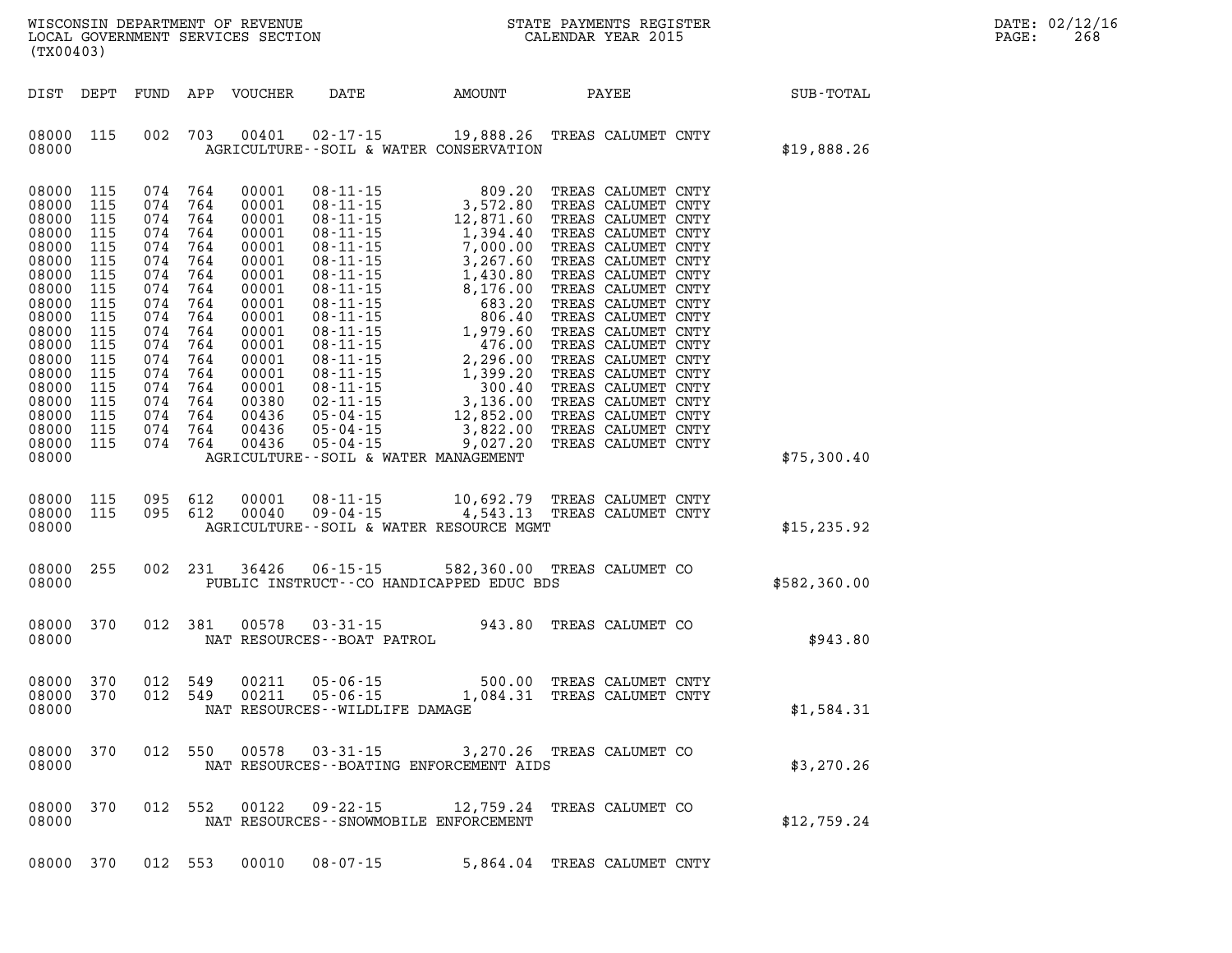| DIST                                                                          | DEPT                                                 | FUND                                                 | APP                                                  | <b>VOUCHER</b>                                                       | DATE                                                                                                                                         | <b>AMOUNT</b>                                                                                                         | PAYEE                                                                                                                                                                        | SUB-TOTAL    |
|-------------------------------------------------------------------------------|------------------------------------------------------|------------------------------------------------------|------------------------------------------------------|----------------------------------------------------------------------|----------------------------------------------------------------------------------------------------------------------------------------------|-----------------------------------------------------------------------------------------------------------------------|------------------------------------------------------------------------------------------------------------------------------------------------------------------------------|--------------|
| 08000<br>08000<br>08000<br>08000<br>08000<br>08000<br>08000<br>08000<br>08000 | 370<br>370<br>370<br>370<br>370<br>370<br>370<br>370 | 012<br>012<br>012<br>012<br>012<br>012<br>012<br>012 | 553<br>553<br>553<br>553<br>553<br>553<br>553<br>553 | 00010<br>00010<br>00100<br>00100<br>00100<br>00211<br>00211<br>00211 | $08 - 07 - 15$<br>$08 - 07 - 15$<br>$02 - 19 - 15$<br>$02 - 19 - 15$<br>$02 - 19 - 15$<br>$05 - 06 - 15$<br>$05 - 06 - 15$<br>$05 - 06 - 15$ | 16.30<br>2,817.27<br>1,767.09<br>397.49<br>398.61<br>188.36<br>.00<br>.00<br>NAT RESOURCES - - WILDLIFE DAMAGE CLAIMS | TREAS CALUMET CNTY<br>TREAS CALUMET CNTY<br>TREAS CALUMET CNTY<br>TREAS CALUMET CNTY<br>TREAS CALUMET CNTY<br>TREAS CALUMET CNTY<br>TREAS CALUMET CNTY<br>TREAS CALUMET CNTY | \$11,449.16  |
| 08000<br>08000<br>08000<br>08000                                              | 370<br>370<br>370                                    | 012<br>012<br>012                                    | 575<br>575<br>575                                    | 00340<br>00538<br>01914                                              | $08 - 28 - 15$<br>$09 - 23 - 15$<br>$02 - 27 - 15$                                                                                           | 16,375.00<br>16,375.00<br>5,430.28<br>NAT RESOURCES - - SNOWMOBILE TRAIL AIDS                                         | TREAS CALUMET CNTY<br>TREAS CALUMET CNTY<br>TREAS CALUMET CNTY                                                                                                               | \$38,180.28  |
| 08000<br>08000<br>08000<br>08000                                              | 370<br>370<br>370                                    | 012<br>012<br>012                                    | 663<br>663<br>663                                    | 02128<br>02129<br>03124                                              | $03 - 27 - 15$<br>$03 - 27 - 15$<br>$07 - 07 - 15$                                                                                           | 6, 250.00<br>6, 250.00<br>1,630.76<br>NAT RESOURCES - - LAKES MANAGEMENT GRANTS                                       | TREAS CALUMET CO<br>TREAS CALUMET CO<br>TREAS CALUMET CO                                                                                                                     | \$14,130.76  |
| 08000<br>08000<br>08000                                                       | 370<br>370                                           | 012<br>012                                           | 678<br>678                                           | 00071<br>02130                                                       | $08 - 07 - 15$<br>$03 - 27 - 15$                                                                                                             | 38,075.07<br>7,027.68<br>NAT RESOURCES - - INVASIVE AQUATICE SPECIES                                                  | TREAS CALUMET CO<br>TREAS CALUMET CO                                                                                                                                         | \$45,102.75  |
| 08000<br>08000                                                                | 395                                                  | 011                                                  | 168                                                  | 50008                                                                | $06 - 09 - 15$<br>TRANSPORTATION--ELDERLY & DISABLED                                                                                         | 94,936.00                                                                                                             | COUNTY OF CALUMET                                                                                                                                                            | \$94,936.00  |
| 08000<br>08000                                                                | 395                                                  | 011                                                  | 185                                                  | 65612                                                                | $11 - 12 - 15$                                                                                                                               | 4,000.00<br>TRANSPORTATION - - HIGHWAY SAFETY - FEDERAL                                                               | CALUMET CO                                                                                                                                                                   | \$4,000.00   |
| 08000<br>08000<br>08000<br>08000                                              | 395<br>395<br>395                                    | 011<br>011<br>011                                    | 190<br>190<br>190                                    | 36008<br>52008<br>64008                                              | $01 - 05 - 15$<br>$07 - 06 - 15$<br>$10 - 05 - 15$                                                                                           | 216,543.28<br>433,086.56<br>216,543.31<br>TRANSPORTATION--GENERAL TRANSP AIDS-GTA                                     | COUNTY OF CALUMET<br>COUNTY OF CALUMET<br>COUNTY OF CALUMET                                                                                                                  | \$866,173.15 |
| 08000<br>08000<br>08000                                                       | 395<br>395                                           | 011<br>011                                           | 278<br>278                                           | 61935<br>68867                                                       | $10 - 02 - 15$<br>$12 - 14 - 15$                                                                                                             | 292,520.85<br>3,277.13<br>TRANSPORTATION - - LRIP/TRIP/MSIP GRANTS                                                    | TREAS CALUMET CO<br>TREAS CALUMET CO                                                                                                                                         | \$295,797.98 |
| 08000<br>08000<br>08000<br>08000<br>08000                                     | 435<br>435<br>435<br>435<br>435                      | 005<br>005<br>005<br>005<br>005                      | 000<br>000<br>000<br>000<br>000                      | 90511<br>90514<br>90515<br>90517<br>90518                            | $01 - 01 - 15$<br>$02 - 01 - 15$<br>$03 - 01 - 15$<br>$04 - 01 - 15$<br>$05 - 01 - 15$                                                       | 283,336.00<br>208,818.00<br>388,695.00<br>14,668.00<br>612,799.00                                                     | CALUMET CO<br>CALUMET CO<br>CALUMET CO<br>CALUMET CO<br>CALUMET CO                                                                                                           |              |

**08000 435 005 000 90519 06-01-15 240,586.00 CALUMET CO**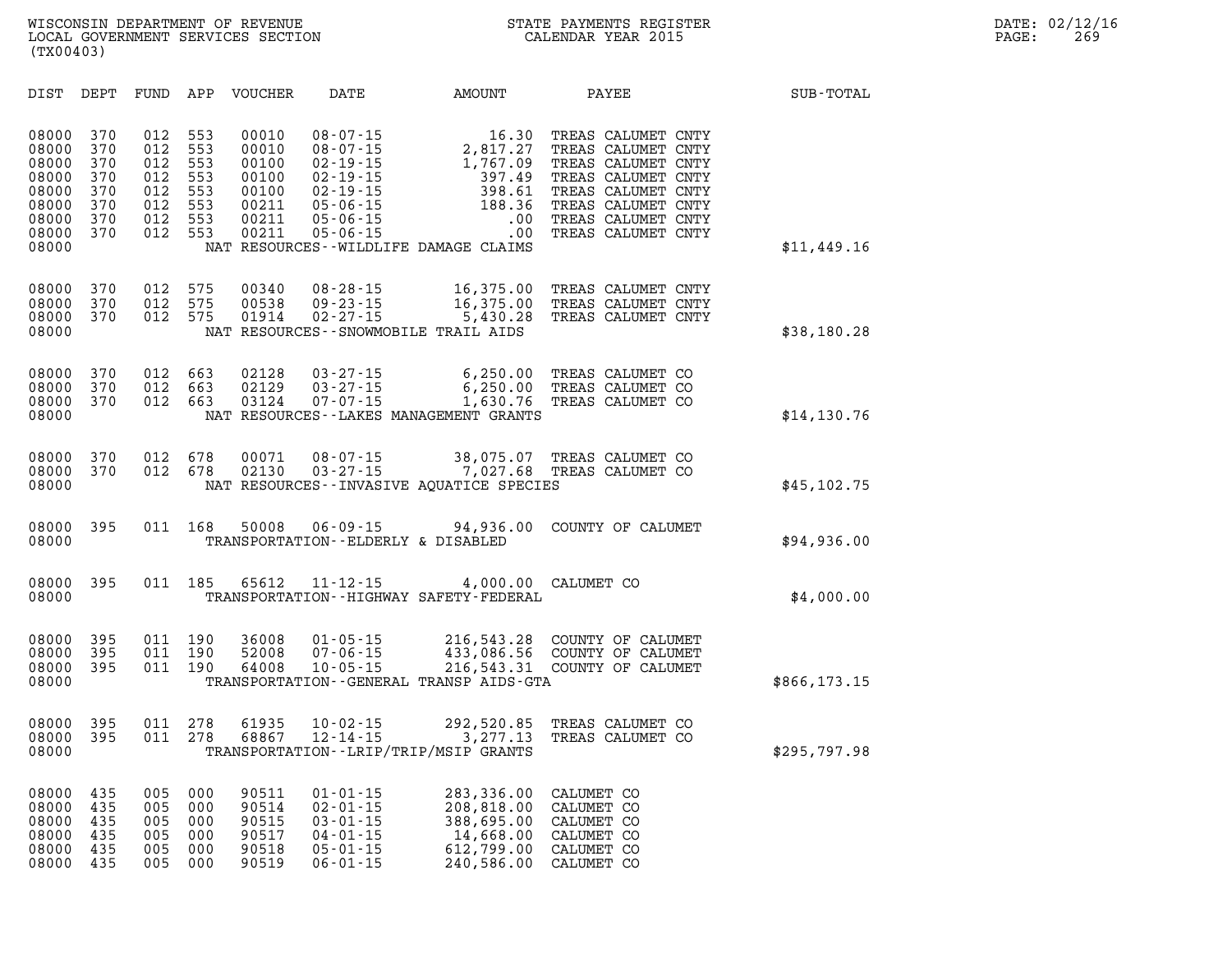| DIST                                                                                                                                                                                                        | DEPT                                                                                                                                                   | FUND                                                                                                                                                   | APP                                                                                                                                                    | <b>VOUCHER</b>                                                                                                                                                                                     | DATE                                                                                                                                                                                                                                                                                                                                                                                                     | AMOUNT                                                                                                                                                                                                                                                                                                                | PAYEE                                                                                                                                                                                                                                                                                                                                     |                                | SUB-TOTAL                                                                                                                                                                                                                                                         |
|-------------------------------------------------------------------------------------------------------------------------------------------------------------------------------------------------------------|--------------------------------------------------------------------------------------------------------------------------------------------------------|--------------------------------------------------------------------------------------------------------------------------------------------------------|--------------------------------------------------------------------------------------------------------------------------------------------------------|----------------------------------------------------------------------------------------------------------------------------------------------------------------------------------------------------|----------------------------------------------------------------------------------------------------------------------------------------------------------------------------------------------------------------------------------------------------------------------------------------------------------------------------------------------------------------------------------------------------------|-----------------------------------------------------------------------------------------------------------------------------------------------------------------------------------------------------------------------------------------------------------------------------------------------------------------------|-------------------------------------------------------------------------------------------------------------------------------------------------------------------------------------------------------------------------------------------------------------------------------------------------------------------------------------------|--------------------------------|-------------------------------------------------------------------------------------------------------------------------------------------------------------------------------------------------------------------------------------------------------------------|
| 08000<br>08000<br>08000<br>08000<br>08000<br>08000<br>08000<br>08000                                                                                                                                        | 435<br>435<br>435<br>435<br>435<br>435<br>435                                                                                                          | 005<br>005<br>005<br>005<br>005<br>005<br>005                                                                                                          | 000<br>000<br>000<br>000<br>000<br>000<br>000                                                                                                          | 90521<br>90600<br>90601<br>90604<br>90607<br>90609<br>90611                                                                                                                                        | $06 - 29 - 15$<br>$07 - 01 - 15$<br>$08 - 01 - 15$<br>$09 - 01 - 15$<br>$10 - 01 - 15$<br>$11 - 02 - 15$<br>$12 - 01 - 15$<br>HEALTH SERVICES--STATE/FED AIDS                                                                                                                                                                                                                                            | 62,593.00<br>285,847.00<br>282,256.00<br>904,680.00<br>313,883.00<br>255,162.00<br>350,555.00                                                                                                                                                                                                                         | CALUMET CO<br>CALUMET CO<br>CALUMET CO<br>CALUMET CO<br>CALUMET CO<br>CALUMET CO<br>CALUMET CO                                                                                                                                                                                                                                            |                                | \$4,203,878.00                                                                                                                                                                                                                                                    |
| 08000<br>08000<br>08000<br>08000<br>08000<br>08000<br>08000<br>08000<br>08000<br>08000<br>08000<br>08000<br>08000<br>08000<br>08000<br>08000<br>08000<br>08000<br>08000<br>08000<br>08000<br>08000<br>08000 | 437<br>437<br>437<br>437<br>437<br>437<br>437<br>437<br>437<br>437<br>437<br>437<br>437<br>437<br>437<br>437<br>437<br>437<br>437<br>437<br>437<br>437 | 005<br>005<br>005<br>005<br>005<br>005<br>005<br>005<br>005<br>005<br>005<br>005<br>005<br>005<br>005<br>005<br>005<br>005<br>005<br>005<br>005<br>005 | 000<br>000<br>000<br>000<br>000<br>000<br>000<br>000<br>000<br>000<br>000<br>000<br>000<br>000<br>000<br>000<br>000<br>000<br>000<br>000<br>000<br>000 | 00000<br>00000<br>00000<br>00000<br>00000<br>00000<br>00000<br>00000<br>00000<br>00000<br>00000<br>00000<br>00000<br>00000<br>00000<br>00000<br>00000<br>00000<br>00000<br>00000<br>00000<br>00000 | $01 - 05 - 15$<br>$01 - 30 - 15$<br>$02 - 05 - 15$<br>$03 - 05 - 15$<br>$03 - 12 - 15$<br>$03 - 24 - 15$<br>$04 - 06 - 15$<br>$04 - 07 - 15$<br>$04 - 17 - 15$<br>$04 - 30 - 15$<br>$05 - 05 - 15$<br>$06 - 03 - 15$<br>$06 - 05 - 15$<br>$06 - 26 - 15$<br>$07 - 06 - 15$<br>$07 - 30 - 15$<br>$08 - 05 - 15$<br>$08 - 07 - 15$<br>$08 - 21 - 15$<br>$09 - 08 - 15$<br>$09 - 14 - 15$<br>$10 - 05 - 15$ | 8,161.05<br>78,181.14<br>.00<br>.00<br>89,661.69<br>5,755.00<br>34,683.77<br>115,459.86<br>308.09<br>24,816.44<br>15,233.84<br>23, 210.98<br>15,199.28<br>22,598.00<br>13,887.40<br>75,688.62<br>7,272.00<br>23,058.58<br>2,159.00<br>15,519.68<br>284,014.00<br>14,090.83<br>CHILDREN & FAMILIES--STATE/FEDERAL AIDS | CALUMET<br>CALUMET CHILD SUPPORT<br>CALUMET<br><b>CALUMET</b><br>CALUMET<br>CALUMET<br>CALUMET<br>CALUMET CHILD SUPPORT<br>CALUMET<br>CALUMET<br>CALUMET<br>CALUMET CHILD SUPPORT<br>CALUMET<br><b>CALUMET</b><br>CALUMET<br>CALUMET CHILD SUPPORT<br>CALUMET<br>CALUMET CHILD SUPPORT<br>CALUMET<br>CALUMET<br>CALUMET<br><b>CALUMET</b> | CHILD SUPPORT<br>CHILD SUPPORT | $^\star$<br>$^\star$<br>$\star$<br>$\star$<br>$\star$<br>$\star$<br>$\star$<br>$\star$<br>$\star$<br>$\star$<br>$\star$<br>$\star$<br>$\star$<br>$\star$<br>$\star$<br>$\star$<br>$^\star$<br>$\star$<br>$\star$<br>$\star$<br>$\star$<br>$\star$<br>\$868,959.25 |
| 08000<br>08000                                                                                                                                                                                              | 455                                                                                                                                                    | 002                                                                                                                                                    | 221                                                                                                                                                    | 14                                                                                                                                                                                                 | $07 - 21 - 15$                                                                                                                                                                                                                                                                                                                                                                                           | 320.00<br>JUSTICE--LAW ENFORCEMENT SERVICES AID                                                                                                                                                                                                                                                                       | TREAS CALUMET CNTY                                                                                                                                                                                                                                                                                                                        |                                | \$320.00                                                                                                                                                                                                                                                          |
| 08000<br>08000                                                                                                                                                                                              | 455                                                                                                                                                    | 002                                                                                                                                                    | 231                                                                                                                                                    | 20                                                                                                                                                                                                 | $04 - 27 - 15$<br>JUSTICE--LAW ENFORCEMENT TRAINING                                                                                                                                                                                                                                                                                                                                                      | 6,080.00                                                                                                                                                                                                                                                                                                              | TREAS CALUMET CNTY                                                                                                                                                                                                                                                                                                                        |                                | \$6,080.00                                                                                                                                                                                                                                                        |
| 08000<br>08000<br>08000<br>08000                                                                                                                                                                            | 455<br>455<br>455                                                                                                                                      | 002<br>002<br>002                                                                                                                                      | 251<br>251<br>251                                                                                                                                      | 00251<br>04347<br>06026                                                                                                                                                                            | $08 - 04 - 15$<br>$02 - 13 - 15$<br>$05 - 08 - 15$                                                                                                                                                                                                                                                                                                                                                       | 6,819.04<br>5,267.42<br>5,603.87<br>JUSTICE--TRUANCY PROGRAM-GRANT FUNDS                                                                                                                                                                                                                                              | TREAS CALUMET CNTY<br>TREAS CALUMET CNTY<br>TREAS CALUMET CNTY                                                                                                                                                                                                                                                                            |                                | \$17,690.33                                                                                                                                                                                                                                                       |
| 08000<br>08000                                                                                                                                                                                              | 455                                                                                                                                                    | 002                                                                                                                                                    | 532                                                                                                                                                    | 12                                                                                                                                                                                                 | $07 - 27 - 15$                                                                                                                                                                                                                                                                                                                                                                                           | 24,593.61<br>JUSTICE--VICTIM/WITNESS ASSISTANCE SERV                                                                                                                                                                                                                                                                  | TREAS CALUMET CO                                                                                                                                                                                                                                                                                                                          |                                | \$24,593.61                                                                                                                                                                                                                                                       |
| 08000                                                                                                                                                                                                       | 455                                                                                                                                                    | 002                                                                                                                                                    | 539                                                                                                                                                    | 03                                                                                                                                                                                                 | $03 - 09 - 15$                                                                                                                                                                                                                                                                                                                                                                                           | 30,371.77                                                                                                                                                                                                                                                                                                             | TREAS<br>CALUMET CO                                                                                                                                                                                                                                                                                                                       |                                |                                                                                                                                                                                                                                                                   |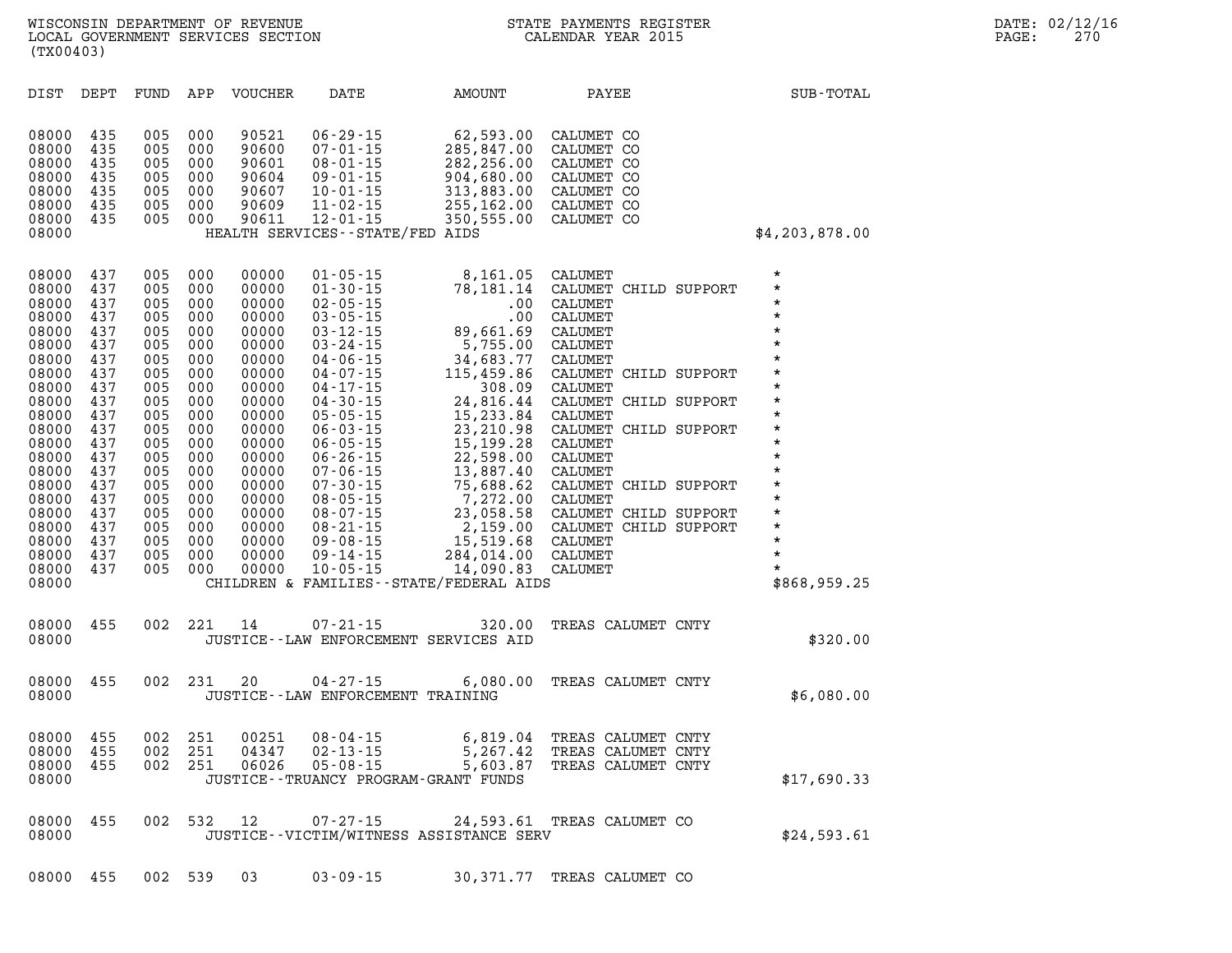| WISCONSIN DEPARTMENT OF REVENUE<br>LOCAL GOVERNMENT SERVICES SECTION<br>(TX00403)                                                   |                                                                                                       |                                                                                                               |                                                                                         |                                                                                                                                     |                                                                                                                                                                                                                                                                            | STATE PAYMENTS REGISTER<br>CALENDAR YEAR 2015                                                                                                                            |                                                                                                                                                                                                                                                                                                          |             | DATE: 02/12/16<br>271<br>PAGE: |
|-------------------------------------------------------------------------------------------------------------------------------------|-------------------------------------------------------------------------------------------------------|---------------------------------------------------------------------------------------------------------------|-----------------------------------------------------------------------------------------|-------------------------------------------------------------------------------------------------------------------------------------|----------------------------------------------------------------------------------------------------------------------------------------------------------------------------------------------------------------------------------------------------------------------------|--------------------------------------------------------------------------------------------------------------------------------------------------------------------------|----------------------------------------------------------------------------------------------------------------------------------------------------------------------------------------------------------------------------------------------------------------------------------------------------------|-------------|--------------------------------|
|                                                                                                                                     | DIST DEPT                                                                                             |                                                                                                               |                                                                                         | FUND APP VOUCHER                                                                                                                    | DATE                                                                                                                                                                                                                                                                       | AMOUNT                                                                                                                                                                   | PAYEE                                                                                                                                                                                                                                                                                                    | SUB-TOTAL   |                                |
| 08000                                                                                                                               |                                                                                                       |                                                                                                               |                                                                                         |                                                                                                                                     | JUSTICE--VICTIM/WITNESS SERVICES                                                                                                                                                                                                                                           |                                                                                                                                                                          |                                                                                                                                                                                                                                                                                                          | \$30,371.77 |                                |
| 08000<br>08000                                                                                                                      | 465                                                                                                   |                                                                                                               | 002 337                                                                                 | 01325                                                                                                                               | 06-24-15 9,939.50 TREAS CALUMET CO<br>MILITARY AFFAIRS-EMERGENCY MGMT PLANNING                                                                                                                                                                                             |                                                                                                                                                                          |                                                                                                                                                                                                                                                                                                          | \$9,939.50  |                                |
| 08000<br>08000<br>08000                                                                                                             | 465<br>465                                                                                            | 002 342<br>002 342                                                                                            |                                                                                         | 00889<br>01397                                                                                                                      | 01-15-15 17,826.45 TREAS CALUMET CO<br>06-25-15 19,048.45 TREAS CALUMET CO<br>MILITARY AFFAIRS-EMERGENCY MGMT-FED FUND                                                                                                                                                     |                                                                                                                                                                          |                                                                                                                                                                                                                                                                                                          | \$36,874.90 |                                |
| 08000<br>08000<br>08000<br>08000                                                                                                    | 465<br>465<br>465                                                                                     | 002 350<br>002 350<br>002 350                                                                                 |                                                                                         | 00054<br>00594<br>00953                                                                                                             | 08-06-15<br>$01 - 21 - 15$<br>$05 - 08 - 15$<br>MILITARY AFFAIRS -- HOMELAND SEC GRANT                                                                                                                                                                                     | 6,180.16<br>7,441.98<br>5,894.01                                                                                                                                         | TREAS CALUMET CNTY<br>TREAS CALUMET CNTY<br>TREAS CALUMET CNTY                                                                                                                                                                                                                                           | \$19,516.15 |                                |
| 08000<br>08000                                                                                                                      | 465                                                                                                   |                                                                                                               | 072 364                                                                                 | 00972                                                                                                                               | $01 - 20 - 15$<br>MILITARY AFFAIRS-EMER MGMT-PLANNING AID                                                                                                                                                                                                                  | 9,419.00 TREAS CALUMET CO                                                                                                                                                |                                                                                                                                                                                                                                                                                                          | \$9,419.00  |                                |
| 08000<br>08000                                                                                                                      | 485                                                                                                   | 002 127                                                                                                       |                                                                                         | 06008                                                                                                                               | $06 - 12 - 15$<br>VETERANS AFFAIRS GRANTS                                                                                                                                                                                                                                  | 1,150.00 TREAS CALUMET CO                                                                                                                                                |                                                                                                                                                                                                                                                                                                          | \$1,150.00  |                                |
| 08000<br>08000                                                                                                                      | 485                                                                                                   | 082                                                                                                           | 267                                                                                     | 06008                                                                                                                               | $06 - 12 - 15$<br>VETERANS AFFAIRS -- GRANTS TO COUNTIES                                                                                                                                                                                                                   | 5,175.00                                                                                                                                                                 | TREAS CALUMET CO                                                                                                                                                                                                                                                                                         | \$5,175.00  |                                |
| 08000<br>08000                                                                                                                      | 485                                                                                                   | 082                                                                                                           | 280                                                                                     | 02988                                                                                                                               | $01 - 02 - 15$<br>VETERANS AFFAIRS - - GRANTS                                                                                                                                                                                                                              | 562.97                                                                                                                                                                   | TREAS CALUMET CO                                                                                                                                                                                                                                                                                         | \$562.97    |                                |
| 08000<br>08000                                                                                                                      | 485                                                                                                   | 083                                                                                                           | 370                                                                                     | 06008                                                                                                                               | $06 - 12 - 15$<br>VETERANS AFFAIRS -- GRANTS TO COUNTIES                                                                                                                                                                                                                   | 5,175.00                                                                                                                                                                 | TREAS CALUMET CO                                                                                                                                                                                                                                                                                         | \$5,175.00  |                                |
| 08000<br>08000<br>08000<br>08000<br>08000<br>08000<br>08000<br>08000<br>08000<br>08000<br>08000<br>08000<br>08000<br>08000<br>08000 | 505<br>505<br>505<br>505<br>505<br>505<br>505<br>505<br>505<br>505<br>505<br>505<br>505<br>505<br>505 | 002 155<br>002<br>002<br>002 155<br>002<br>002<br>002<br>002<br>002<br>002<br>002<br>002<br>002<br>002<br>002 | 155<br>155<br>155<br>155<br>155<br>155<br>155<br>155<br>155<br>155<br>155<br>155<br>155 | 60057<br>60091<br>60091<br>60385<br>60385<br>60518<br>60518<br>60622<br>60622<br>60697<br>60697<br>60777<br>60777<br>60857<br>60857 | $08 - 25 - 15$<br>$09 - 09 - 15$<br>$09 - 09 - 15$<br>$01 - 06 - 15$<br>$01 - 06 - 15$<br>$02 - 24 - 15$<br>$02 - 24 - 15$<br>$04 - 07 - 15$<br>$04 - 07 - 15$<br>$05 - 21 - 15$<br>$05 - 21 - 15$<br>$06 - 08 - 15$<br>$06 - 08 - 15$<br>$07 - 07 - 15$<br>$07 - 07 - 15$ | 440.00<br>697.00<br>4,778.00<br>938.00<br>2,779.00<br>2,149.00<br>1,312.00<br>1,307.00<br>2,115.00<br>2,499.00<br>938.00<br>4,939.00<br>3,125.00<br>4,712.00<br>1,551.00 | TREAS CALUMET CO<br>TREAS CALUMET CO<br>TREAS CALUMET CO<br>TREAS CALUMET CO<br>TREAS CALUMET CO<br>TREAS CALUMET CO<br>TREAS CALUMET CO<br>TREAS CALUMET CO<br>TREAS CALUMET CO<br>TREAS CALUMET CO<br>TREAS CALUMET CO<br>TREAS CALUMET CO<br>TREAS CALUMET CO<br>TREAS CALUMET CO<br>TREAS CALUMET CO |             |                                |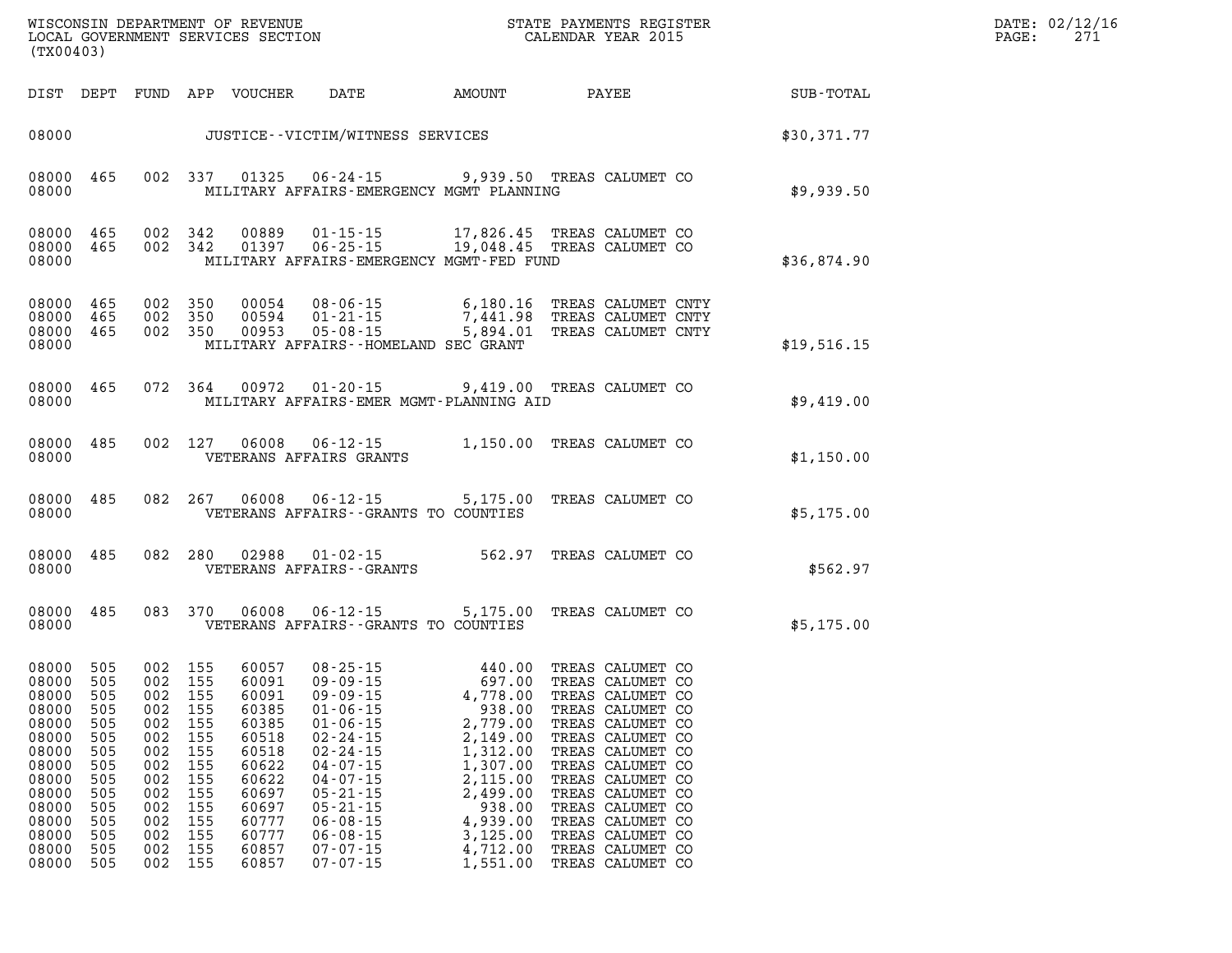| DIST<br>DEPT                                                                                                                                                                                                                                                                                                                                          | FUND                                                                                                                                            | APP<br>VOUCHER                                                                                                                                                                                                                                                                                                                                                            | DATE                                                                                                                                                                                                                                                                                                                                                                           | <b>AMOUNT</b>                                                                                                                                                                                                                         | PAYEE                                                                                                                                                                                                                                                                                                                                                                                                                            | SUB-TOTAL       |
|-------------------------------------------------------------------------------------------------------------------------------------------------------------------------------------------------------------------------------------------------------------------------------------------------------------------------------------------------------|-------------------------------------------------------------------------------------------------------------------------------------------------|---------------------------------------------------------------------------------------------------------------------------------------------------------------------------------------------------------------------------------------------------------------------------------------------------------------------------------------------------------------------------|--------------------------------------------------------------------------------------------------------------------------------------------------------------------------------------------------------------------------------------------------------------------------------------------------------------------------------------------------------------------------------|---------------------------------------------------------------------------------------------------------------------------------------------------------------------------------------------------------------------------------------|----------------------------------------------------------------------------------------------------------------------------------------------------------------------------------------------------------------------------------------------------------------------------------------------------------------------------------------------------------------------------------------------------------------------------------|-----------------|
| 08000                                                                                                                                                                                                                                                                                                                                                 |                                                                                                                                                 |                                                                                                                                                                                                                                                                                                                                                                           |                                                                                                                                                                                                                                                                                                                                                                                | DOA-HOUSING ASSISTANCE-FEDERAL FUNDS                                                                                                                                                                                                  |                                                                                                                                                                                                                                                                                                                                                                                                                                  | \$34,279.00     |
| 08000<br>505<br>505<br>08000<br>08000<br>505<br>08000<br>505<br>08000<br>505<br>08000<br>505<br>08000<br>505<br>08000<br>505<br>08000<br>505<br>08000<br>505<br>08000<br>505<br>08000<br>505<br>08000<br>505<br>08000<br>505<br>08000<br>505<br>08000<br>505<br>08000<br>505<br>08000<br>505<br>08000<br>505<br>08000<br>505<br>08000<br>505<br>08000 | 035<br>035<br>035<br>035<br>035<br>035<br>035<br>035<br>035<br>035<br>035<br>035<br>035<br>035<br>035<br>035<br>035<br>035<br>035<br>035<br>035 | 371<br>60091<br>371<br>60091<br>371<br>60091<br>371<br>60385<br>371<br>60385<br>371<br>60385<br>371<br>60518<br>371<br>60518<br>371<br>60518<br>371<br>60622<br>371<br>60622<br>371<br>60622<br>371<br>60697<br>371<br>60697<br>371<br>60697<br>371<br>60777<br>371<br>60777<br>371<br>60777<br>371<br>60857<br>371<br>60857<br>371<br>60857<br>DOA--PUBLIC BENEFITS FUND | 09 - 09 - 15<br>$09 - 09 - 15$<br>$09 - 09 - 15$<br>$01 - 06 - 15$<br>$01 - 06 - 15$<br>$01 - 06 - 15$<br>$02 - 24 - 15$<br>$02 - 24 - 15$<br>$02 - 24 - 15$<br>$04 - 07 - 15$<br>$04 - 07 - 15$<br>$04 - 07 - 15$<br>$05 - 21 - 15$<br>$05 - 21 - 15$<br>$05 - 21 - 15$<br>$06 - 08 - 15$<br>$06 - 08 - 15$<br>$06 - 08 - 15$<br>07-07-15<br>$07 - 07 - 15$<br>$07 - 07 - 15$ | 2,494.00<br>1,255.00<br>1,834.00<br>795.00<br>1,458.00<br>2,079.00<br>993.00<br>1,438.00<br>514.00<br>496.00<br>610.00<br>912.00<br>671.00<br>382.00<br>462.00<br>1,312.00<br>1,015.00<br>1,811.00<br>470.00<br>ں<br>572.00<br>826.00 | TREAS CALUMET CO<br>TREAS CALUMET CO<br>TREAS CALUMET CO<br>TREAS CALUMET CO<br>TREAS CALUMET CO<br>TREAS CALUMET CO<br>TREAS CALUMET CO<br>TREAS CALUMET CO<br>TREAS CALUMET CO<br>TREAS CALUMET CO<br>TREAS CALUMET CO<br>TREAS CALUMET CO<br>TREAS CALUMET CO<br>TREAS CALUMET CO<br>TREAS CALUMET CO<br>TREAS CALUMET CO<br>TREAS CALUMET CO<br>TREAS CALUMET CO<br>TREAS CALUMET CO<br>TREAS CALUMET CO<br>TREAS CALUMET CO | \$22,399.00     |
| 08000<br>505<br>08000<br>505<br>08000                                                                                                                                                                                                                                                                                                                 | 089<br>089                                                                                                                                      | 166<br>00234<br>06754<br>166                                                                                                                                                                                                                                                                                                                                              | $07 - 29 - 15$<br>$03 - 23 - 15$<br>DOA--LAND INFORMATION FUND                                                                                                                                                                                                                                                                                                                 | 33,096.00<br>1,000.00                                                                                                                                                                                                                 | TREAS CALUMET CNTY<br>TREAS CALUMET CNTY                                                                                                                                                                                                                                                                                                                                                                                         | \$34,096.00     |
| 08000<br>835<br>08000                                                                                                                                                                                                                                                                                                                                 | 002                                                                                                                                             | 105<br>43092                                                                                                                                                                                                                                                                                                                                                              | $07 - 27 - 15$<br>REVENUE - - STATE SHARED REVENUES                                                                                                                                                                                                                                                                                                                            |                                                                                                                                                                                                                                       | 130, 233.52 TREAS CALUMET CO                                                                                                                                                                                                                                                                                                                                                                                                     | \$130, 233.52   |
| 08000<br>835<br>08000                                                                                                                                                                                                                                                                                                                                 | 002                                                                                                                                             | 109<br>01008                                                                                                                                                                                                                                                                                                                                                              | $07 - 27 - 15$<br>REVENUE - - EXEMPT COMPUTER AID                                                                                                                                                                                                                                                                                                                              |                                                                                                                                                                                                                                       | 136,768.00 TREAS CALUMET CO                                                                                                                                                                                                                                                                                                                                                                                                      | \$136,768.00    |
| 08000<br>835<br>08000<br>835<br>08000                                                                                                                                                                                                                                                                                                                 | 002<br>002                                                                                                                                      | 302<br>10014<br>302<br>11014                                                                                                                                                                                                                                                                                                                                              | $07 - 27 - 15$<br>$07 - 27 - 15$                                                                                                                                                                                                                                                                                                                                               | 4,260,921.44<br>966,176.65<br>REVENUE-FIRST DOLLAR/SCHOOL LEVY CREDITS                                                                                                                                                                | TREAS CALUMET CO<br>TREAS CALUMET CO                                                                                                                                                                                                                                                                                                                                                                                             | \$5,227,098.09  |
| 835<br>08000<br>08000                                                                                                                                                                                                                                                                                                                                 | 021                                                                                                                                             | 363<br>37153                                                                                                                                                                                                                                                                                                                                                              | $03 - 23 - 15$<br>REVENUE--LOTTERY CREDIT -                                                                                                                                                                                                                                                                                                                                    |                                                                                                                                                                                                                                       | 1,180,476.21 TREAS CALUMET CO                                                                                                                                                                                                                                                                                                                                                                                                    | \$1,180,476.21  |
| 08000                                                                                                                                                                                                                                                                                                                                                 |                                                                                                                                                 |                                                                                                                                                                                                                                                                                                                                                                           | DISTRICT TOTAL APPROPRIATIONS                                                                                                                                                                                                                                                                                                                                                  |                                                                                                                                                                                                                                       |                                                                                                                                                                                                                                                                                                                                                                                                                                  | \$14,086,167.57 |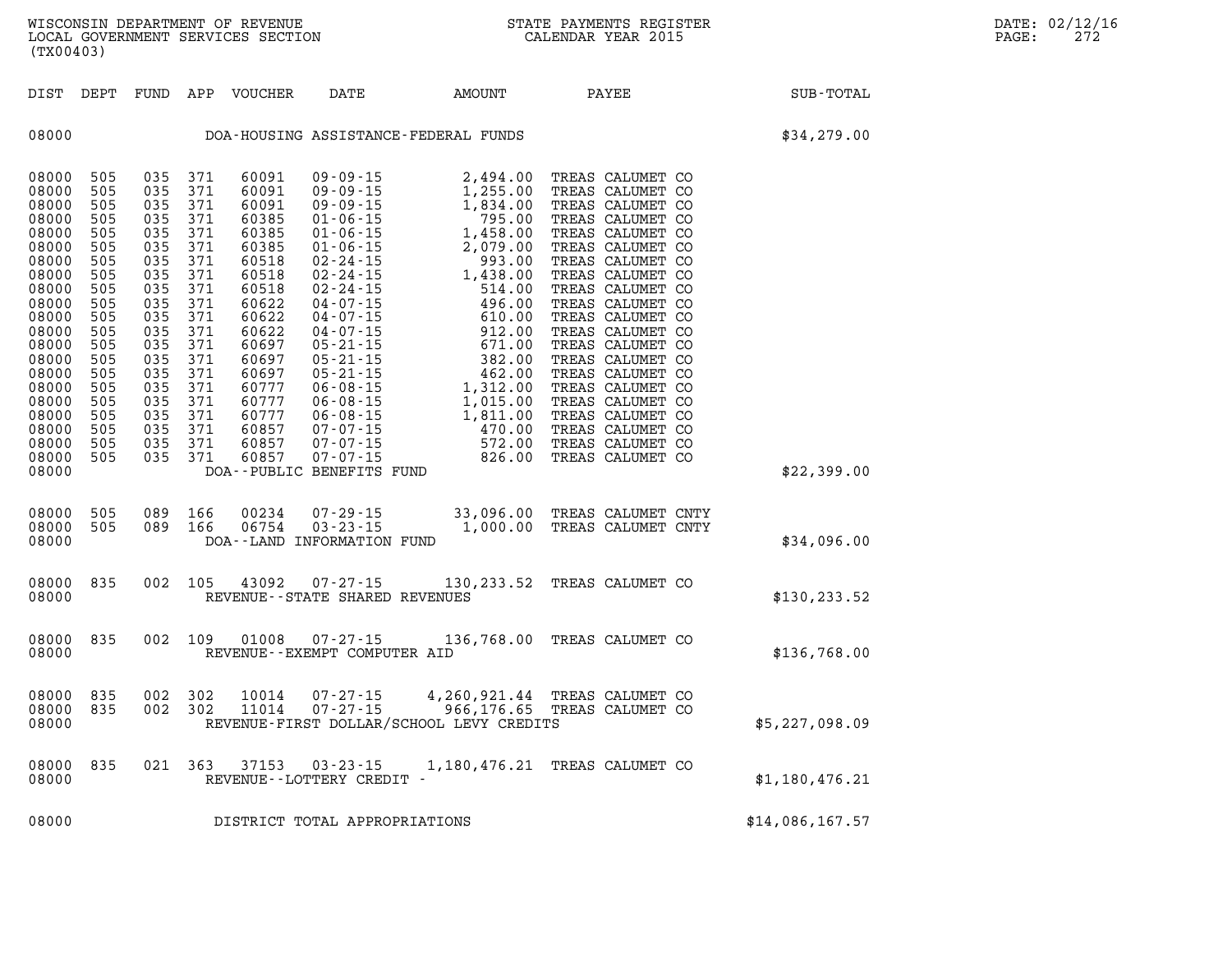|       | DATE: 02/12/16 |
|-------|----------------|
| PAGE: | 273            |

| WISCONSIN DEPARTMENT OF REVENUE<br>LOCAL GOVERNMENT SERVICES SECTION FOR THE STATE PAYMENTS REGIST<br>(TX00403) |                                                           |         |         |       |                                                |                                          | STATE PAYMENTS REGISTER                                                                                                                                                                                          | <b>TER EXECUTE:</b>                                | DATE: 02/12/1<br>$\mathtt{PAGE}$ :<br>273 |
|-----------------------------------------------------------------------------------------------------------------|-----------------------------------------------------------|---------|---------|-------|------------------------------------------------|------------------------------------------|------------------------------------------------------------------------------------------------------------------------------------------------------------------------------------------------------------------|----------------------------------------------------|-------------------------------------------|
|                                                                                                                 |                                                           |         |         |       |                                                |                                          |                                                                                                                                                                                                                  | DIST DEPT FUND APP VOUCHER DATE AMOUNT PAYEE TOTAL |                                           |
| 08002                                                                                                           | 08002 165                                                 |         |         |       |                                                | SAFETY/PROF SERV--FIRE INSURANCE DUES    | 002 225 00167 06-25-15 4,101.18 TREAS TN BRILLION                                                                                                                                                                | \$4,101.18                                         |                                           |
|                                                                                                                 | 08002 370                                                 |         |         |       |                                                |                                          | 002 503 17336 01-12-15 3,280.41 TREAS TN BRILLION<br>741.63 TOWN SHARE                                                                                                                                           |                                                    |                                           |
| 08002                                                                                                           | 08002 370                                                 |         |         |       |                                                | NAT RESOURCES--AIDS IN LIEU OF TAXES     | 741.63 TOWN SHARE<br>002 503 17336 01-12-15 855.84 TREAS TN BRILLION                                                                                                                                             | \$4,136.25                                         |                                           |
| 08002                                                                                                           |                                                           |         |         |       |                                                | NAT RESOURCES--FOREST CROP/MFL/CO FOREST | 08002 370 012 571 38621 06-02-15 40.50 TREAS TN BRILLION                                                                                                                                                         | \$40.50                                            |                                           |
| 08002                                                                                                           |                                                           |         |         |       |                                                | NAT RESOURCES--AIDS IN LIEU OF TAXES     | 08002 370 012 579 20047 04-03-15 370.18 TREAS TN BRILLION<br>08002 370 012 579 20047 04-03-15 1,848.34 TREAS TN BRILLION                                                                                         | \$2,218.52                                         |                                           |
| 08002                                                                                                           |                                                           |         |         |       | NAT RESOURCES--RU RECYCLING GRANT              |                                          | 08002 370 074 670 42312 05-29-15 4,622.67 TREAS TN BRILLION                                                                                                                                                      | \$4,622.67                                         |                                           |
| 08002                                                                                                           |                                                           |         |         |       |                                                | NAT RESOURCES--RU CONSOLIDATED GRANT     | 08002 370 074 673 42312 05-29-15 390.29 TREAS TN BRILLION                                                                                                                                                        | \$390.29                                           |                                           |
|                                                                                                                 | 08002 395<br>08002 395<br>08002 395<br>08002 395<br>08002 | 011 191 |         |       |                                                | TRANSPORTATION--GENERAL TRANSP AIDS-GTA  | 011 191 38170 01-05-15 29,798.56 TOWN OF BRILLION<br>011 191 46170 04-06-15 29,798.56 TOWN OF BRILLION<br>011 191 54170 07-06-15 29,798.56 TOWN OF BRILLION<br>011 191 66170 10-05-15 29,798.58 TOWN OF BRILLION | \$119,194.26                                       |                                           |
|                                                                                                                 | 08002 505<br>08002                                        |         |         |       |                                                | DOA--TRANSMISSION LINE FEE DISTRIBUTION  | 002 174 58240 04-30-15 2,635.00 TREAS TN BRILLION                                                                                                                                                                | \$2,635.00                                         |                                           |
| 08002                                                                                                           |                                                           |         |         |       | REVENUE--STATE SHARED REVENUES                 |                                          | 08002 835 002 105 43075 07-27-15 12,899.67 TREAS TN BRILLION                                                                                                                                                     | \$12,899.67                                        |                                           |
| 08002                                                                                                           | 08002 835                                                 |         | 002 109 | 02152 | $07 - 27 - 15$<br>REVENUE--EXEMPT COMPUTER AID |                                          | 79.00 TREAS TN BRILLION                                                                                                                                                                                          | \$79.00                                            |                                           |
| 08002<br>08002                                                                                                  | 835                                                       |         | 021 363 | 35521 | $03 - 23 - 15$<br>REVENUE--LOTTERY CREDIT -    |                                          | 3,527.81 TREAS TN BRILLION                                                                                                                                                                                       | \$3,527.81                                         |                                           |
| 08002                                                                                                           |                                                           |         |         |       | DISTRICT TOTAL APPROPRIATIONS                  |                                          |                                                                                                                                                                                                                  | \$153,845.15                                       |                                           |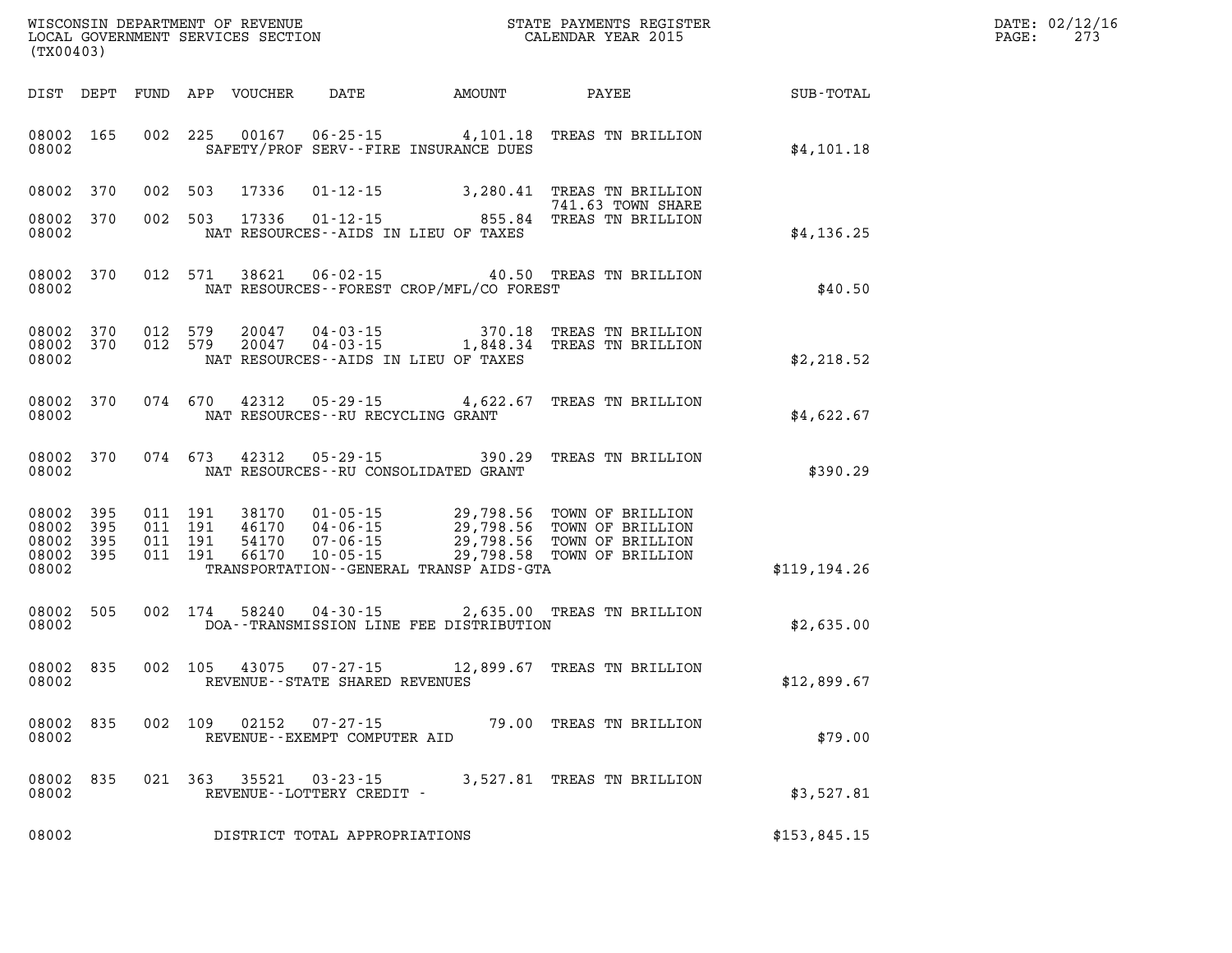| WISCONSIN DEPARTMENT OF REVENUE<br>LOCAL GOVERNMENT SERVICES SECTION<br>(TX00403) |                     |                                          |         |                                  |                                                                |                                                                                                                                                                 | STATE PAYMENTS REGISTER<br>CALENDAR YEAR 2015                                                      |              | DATE: 02/12/16<br>PAGE:<br>274 |
|-----------------------------------------------------------------------------------|---------------------|------------------------------------------|---------|----------------------------------|----------------------------------------------------------------|-----------------------------------------------------------------------------------------------------------------------------------------------------------------|----------------------------------------------------------------------------------------------------|--------------|--------------------------------|
|                                                                                   |                     |                                          |         | DIST DEPT FUND APP VOUCHER DATE  |                                                                | <b>AMOUNT</b>                                                                                                                                                   | PAYEE                                                                                              | SUB-TOTAL    |                                |
| 08004 165<br>08004                                                                |                     |                                          | 002 225 | 00168                            |                                                                | SAFETY/PROF SERV--FIRE INSURANCE DUES                                                                                                                           | 06-25-15 4,910.99 TREAS TN BROTHERTOWN                                                             | \$4,910.99   |                                |
| 08004 370<br>08004                                                                |                     | 000 001                                  |         | 05DNR                            | 09 - 28 - 15                                                   | NAT RESOURCES-SEVERANCE/YIELD/WITHDRAWAL                                                                                                                        | 2,494.49 TREAS TOWN BROTHERTOWN                                                                    | \$2,494.49   |                                |
| 08004                                                                             | 08004 370           |                                          | 002 503 |                                  |                                                                | NAT RESOURCES--AIDS IN LIEU OF TAXES                                                                                                                            | 17337  01-12-15  5,601.15  TREAS TN BROTHERTOWN<br>696.84 TOWN SHARE                               | \$5,601.15   |                                |
| 08004                                                                             | 08004 370           |                                          | 012 571 |                                  |                                                                | NAT RESOURCES - - FOREST CROP/MFL/CO FOREST                                                                                                                     |                                                                                                    | \$136.01     |                                |
| 08004                                                                             | 08004 370           |                                          |         |                                  | 074 670 42313 05-29-15<br>NAT RESOURCES - - RU RECYCLING GRANT |                                                                                                                                                                 | 9,419.72 TREAS TN BROTHERTOWN                                                                      | \$9,419.72   |                                |
| 08004 370<br>08004                                                                |                     | 074 673                                  |         | 42313                            | 05 - 29 - 15                                                   | NAT RESOURCES - - RU CONSOLIDATED GRANT                                                                                                                         | 344.89 TREAS TN BROTHERTOWN                                                                        | \$344.89     |                                |
| 08004<br>08004<br>08004<br>08004 395<br>08004                                     | 395<br>395<br>- 395 | 011 191<br>011 191<br>011 191<br>011 191 |         | 38171<br>46171<br>54171<br>66171 | $10 - 05 - 15$                                                 | $01 - 05 - 15$<br>$04 - 06 - 15$<br>$07 - 06 - 15$<br>$10 - 05 - 15$<br>$29,506.80$<br>$10 - 05 - 15$<br>$29,506.80$<br>TRANSPORTATION--GENERAL TRANSP AIDS-GTA | TOWN OF BROTHERTOWN<br>TOWN OF BROTHERTOWN<br>TOWN OF BROTHERTOWN<br>29,506.80 TOWN OF BROTHERTOWN | \$118,027.20 |                                |
| 08004 835<br>08004                                                                |                     |                                          | 002 105 |                                  | 43076  07-27-15<br>REVENUE - - STATE SHARED REVENUES           |                                                                                                                                                                 | 5,835.68 TREAS TN BROTHERTOWN                                                                      | \$5,835.68   |                                |
| 08004                                                                             | 08004 835           |                                          | 002 109 | 02153                            | 07-27-15<br>REVENUE--EXEMPT COMPUTER AID                       |                                                                                                                                                                 | 120.00 TREAS TN BROTHERTOWN                                                                        | \$120.00     |                                |
| 08004 835<br>08004                                                                |                     |                                          | 021 363 | 35522                            | 03-23-15<br>REVENUE--LOTTERY CREDIT -                          |                                                                                                                                                                 | 1,163.60 TREAS TN BROTHERTOWN                                                                      | \$1,163.60   |                                |
| 08004                                                                             |                     |                                          |         |                                  | DISTRICT TOTAL APPROPRIATIONS                                  |                                                                                                                                                                 |                                                                                                    | \$148,053.73 |                                |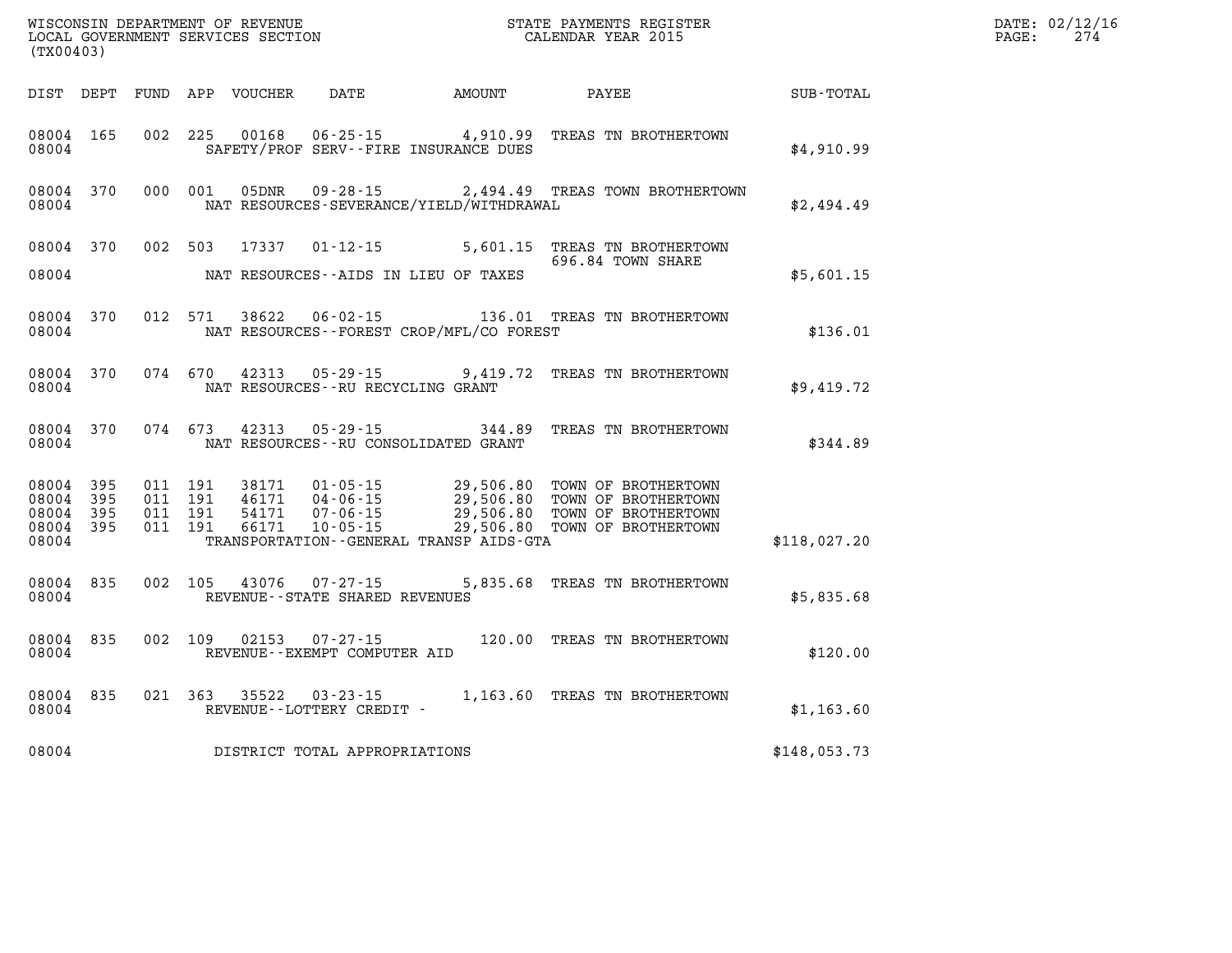| DATE: | 02/12/16 |
|-------|----------|
| PAGE: | 275      |

| WISCONSIN DEPARTMENT OF REVENUE<br>LOCAL GOVERNMENT SERVICES SECTION<br>(TX00403)                 |                                                                                                                                                                                 | STATE PAYMENTS REGISTER<br>CALENDAR YEAR 2015    |                                                                                          |              |
|---------------------------------------------------------------------------------------------------|---------------------------------------------------------------------------------------------------------------------------------------------------------------------------------|--------------------------------------------------|------------------------------------------------------------------------------------------|--------------|
| DIST<br>FUND<br>DEPT                                                                              | APP<br><b>VOUCHER</b><br>DATE                                                                                                                                                   | AMOUNT                                           | PAYEE                                                                                    | SUB-TOTAL    |
| 08006<br>165<br>002<br>08006                                                                      | 225<br>00169<br>$06 - 25 - 15$<br>SAFETY/PROF SERV--FIRE INSURANCE DUES                                                                                                         | 2,343.08                                         | TREAS TN CHARLESTOWN                                                                     | \$2,343.08   |
| 002<br>08006<br>370<br>002<br>08006<br>370                                                        | 503<br>17338<br>$01 - 12 - 15$<br>503<br>17338<br>$01 - 12 - 15$                                                                                                                | 5,569.30<br>45,745.68                            | TREAS TN CHARLESTOWN<br>TREAS TN CHARLESTOWN<br>5979.41 TOWN SHARE                       |              |
| 08006                                                                                             | NAT RESOURCES - AIDS IN LIEU OF TAXES                                                                                                                                           |                                                  |                                                                                          | \$51,314.98  |
| 08006<br>370<br>012<br>08006                                                                      | 571<br>38623<br>$06 - 02 - 15$<br>NAT RESOURCES - - FOREST CROP/MFL/CO FOREST                                                                                                   | 263.69                                           | TREAS TN CHARLESTOWN                                                                     | \$263.69     |
| 08006<br>370<br>012<br>08006<br>370<br>012<br>08006                                               | 579<br>20048<br>$04 - 03 - 15$<br>579<br>20048<br>$04 - 03 - 15$<br>NAT RESOURCES - AIDS IN LIEU OF TAXES                                                                       | 313.72<br>2,721.30                               | TREAS TN CHARLESTOWN<br>TREAS TN CHARLESTOWN                                             | \$3,035.02   |
| 08006<br>370<br>074<br>08006                                                                      | 670<br>42314<br>$05 - 29 - 15$<br>NAT RESOURCES - - RU RECYCLING GRANT                                                                                                          | 4,585.37                                         | TREAS TN CHARLESTOWN                                                                     | \$4,585.37   |
| 370<br>074<br>08006<br>08006                                                                      | 673<br>42314<br>$05 - 29 - 15$<br>NAT RESOURCES - - RU CONSOLIDATED GRANT                                                                                                       | 203.49                                           | TREAS TN CHARLESTOWN                                                                     | \$203.49     |
| 08006<br>395<br>011<br>011<br>08006<br>395<br>011<br>08006<br>395<br>08006<br>395<br>011<br>08006 | 191<br>38172<br>$01 - 05 - 15$<br>191<br>46172<br>$04 - 06 - 15$<br>191<br>54172<br>$07 - 06 - 15$<br>191<br>66172<br>$10 - 05 - 15$<br>TRANSPORTATION--GENERAL TRANSP AIDS-GTA | 19,779.46<br>19,779.46<br>19,779.46<br>19,779.48 | TOWN OF CHARLESTOWN<br>TOWN OF CHARLESTOWN<br>TOWN OF CHARLESTOWN<br>TOWN OF CHARLESTOWN | \$79, 117.86 |
| 835<br>002<br>08006<br>08006                                                                      | 105<br>43077<br>$07 - 27 - 15$<br>REVENUE - - STATE SHARED REVENUES                                                                                                             | 4,993.84                                         | TREAS TN CHARLESTOWN                                                                     | \$4,993.84   |
| 835<br>002<br>08006<br>08006                                                                      | 02154<br>$07 - 27 - 15$<br>109<br>REVENUE--EXEMPT COMPUTER AID                                                                                                                  | 2.00                                             | TREAS TN CHARLESTOWN                                                                     | \$2.00       |
| 002<br>08006<br>835<br>08006                                                                      | 501<br>00001<br>$02 - 02 - 15$<br>DOA-PAYMENT FOR MUNICIPAL SERVICES AID                                                                                                        | 52.00                                            | TREAS TN CHARLESTOWN                                                                     | \$52.00      |
| 08006                                                                                             | DISTRICT TOTAL APPROPRIATIONS                                                                                                                                                   |                                                  |                                                                                          | \$145,911.33 |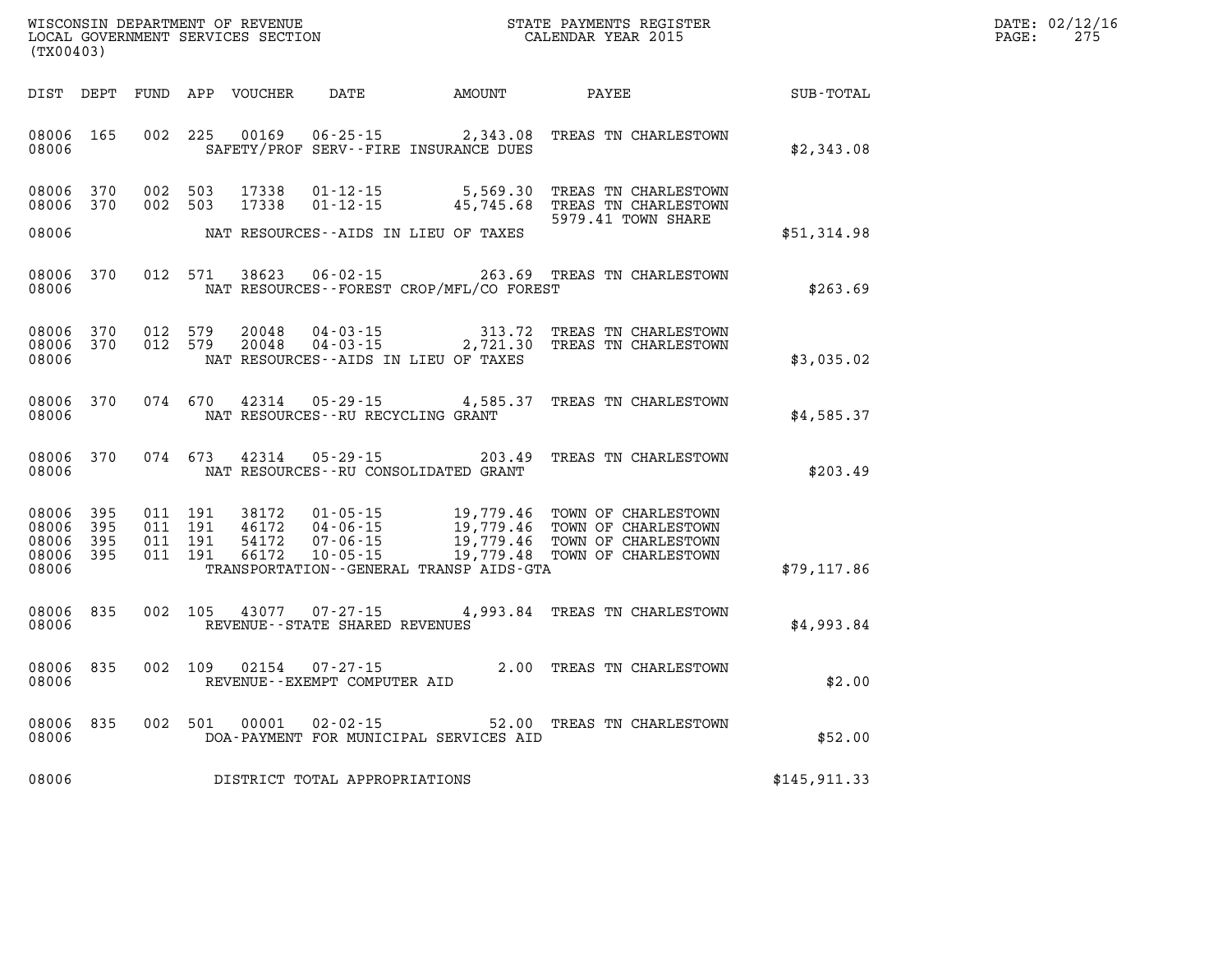| WISCONSIN DEPARTMENT OF REVENUE<br>LOCAL GOVERNMENT SERVICES SECTION<br>(TX00403) |                   |                               |  |             |                                      |                                              | STATE PAYMENTS REGISTER<br>CALENDAR YEAR 2015                                                                                                |              | DATE: 02/12/16<br>PAGE:<br>276 |
|-----------------------------------------------------------------------------------|-------------------|-------------------------------|--|-------------|--------------------------------------|----------------------------------------------|----------------------------------------------------------------------------------------------------------------------------------------------|--------------|--------------------------------|
| DIST DEPT                                                                         |                   | FUND                          |  | APP VOUCHER | DATE                                 | AMOUNT                                       | PAYEE                                                                                                                                        | SUB-TOTAL    |                                |
| 08008 165<br>08008                                                                |                   | 002 225                       |  |             |                                      | SAFETY/PROF SERV--FIRE INSURANCE DUES        | 00170  06-25-15  4,129.96  TREAS TN CHILTON                                                                                                  | \$4,129.96   |                                |
| 08008 370<br>08008                                                                |                   | 012 571                       |  |             |                                      | NAT RESOURCES - - FOREST CROP/MFL/CO FOREST  | 38624  06-02-15  21.80 TREAS TN CHILTON                                                                                                      | \$21.80      |                                |
| 08008 370<br>08008                                                                |                   | 074 670                       |  |             | NAT RESOURCES - - RU RECYCLING GRANT |                                              | 42315 05-29-15 5,250.00 TREAS TN CHILTON                                                                                                     | \$5,250.00   |                                |
| 08008<br>08008<br>08008                                                           | 395<br>395<br>395 | 011 191<br>011 191<br>011 191 |  | 38173       |                                      |                                              | 01-05-15 24,965.17 TOWN OF CHILTON<br>46173    04-06-15    24,965.17    TOWN OF CHILTON<br>54173    07-06-15    24,965.17    TOWN OF CHILTON |              |                                |
| 08008<br>08008                                                                    | 395               | 011 191                       |  | 66173       |                                      | TRANSPORTATION - - GENERAL TRANSP AIDS - GTA | 10-05-15 24,965.19 TOWN OF CHILTON                                                                                                           | \$99,860.70  |                                |
| 08008 835<br>08008                                                                |                   | 002 105                       |  |             | REVENUE--STATE SHARED REVENUES       |                                              | 43078  07-27-15  3,721.87  TREAS TN CHILTON                                                                                                  | \$3,721.87   |                                |
| 08008                                                                             |                   |                               |  |             | DISTRICT TOTAL APPROPRIATIONS        |                                              |                                                                                                                                              | \$112,984.33 |                                |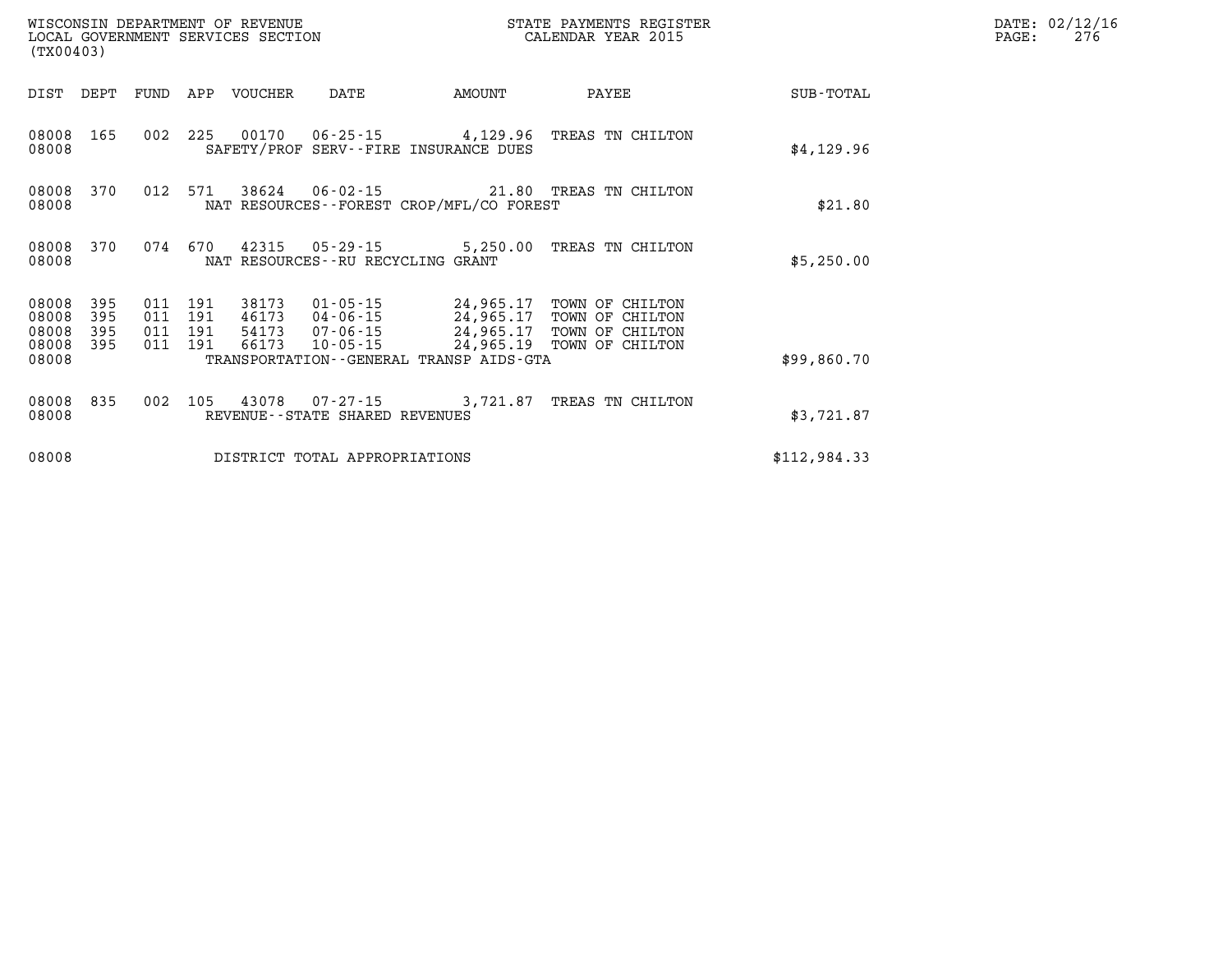| (TX00403)                                 |                          |                                          |         |                            |                                                                                                                                              |                                          |                                                                                                                  |             | DATE: 02/12/16<br>277<br>$\mathtt{PAGE:}$ |
|-------------------------------------------|--------------------------|------------------------------------------|---------|----------------------------|----------------------------------------------------------------------------------------------------------------------------------------------|------------------------------------------|------------------------------------------------------------------------------------------------------------------|-------------|-------------------------------------------|
|                                           |                          |                                          |         | DIST DEPT FUND APP VOUCHER | DATE                                                                                                                                         | <b>AMOUNT</b>                            | PAYEE                                                                                                            | SUB-TOTAL   |                                           |
| 08010 165<br>08010                        |                          |                                          |         |                            |                                                                                                                                              | SAFETY/PROF SERV--FIRE INSURANCE DUES    | 002 225 00171 06-25-15 4,235.57 TREAS TN HARRISON                                                                | \$4,235.57  |                                           |
| 08010                                     | 08010 370                |                                          | 012 571 |                            |                                                                                                                                              | NAT RESOURCES--FOREST CROP/MFL/CO FOREST | 38625  06-02-15  36.93  TREAS TN HARRISON                                                                        | \$36.93     |                                           |
| 08010<br>08010                            | 370                      | 08010 370 012 579<br>012 579             |         |                            |                                                                                                                                              | NAT RESOURCES -- AIDS IN LIEU OF TAXES   | 20049  04-03-15  319.60 TREAS TN HARRISON<br>20049  04-03-15  730.25 TREAS TN HARRISON                           | \$1,049.85  |                                           |
| 08010 370<br>08010                        |                          |                                          |         |                            |                                                                                                                                              | NAT RESOURCES--RU RECYCLING GRANT        | 074 670 42316 05-29-15 2,667.23 TREAS TN HARRISON                                                                | \$2,667.23  |                                           |
| 08010 370<br>08010                        |                          |                                          |         |                            |                                                                                                                                              | NAT RESOURCES - - RU CONSOLIDATED GRANT  | 074 673 42316 05-29-15 335.50 TREAS TN HARRISON                                                                  | \$335.50    |                                           |
| 08010<br>08010<br>08010<br>08010<br>08010 | 395<br>395<br>395<br>395 | 011 191<br>011 191<br>011 191<br>011 191 |         | 66174                      | 38174 01-05-15<br>46174 04-06-15<br>$\begin{array}{cc}\n 401/4 & 04-06-15 \\  54174 & 07-06-15 \\  66174 & 160-15\n \end{array}$<br>10-05-15 | TRANSPORTATION--GENERAL TRANSP AIDS-GTA  | 5,884.10 TOWN OF HARRISON<br>5,884.10 TOWN OF HARRISON<br>5,884.10 TOWN OF HARRISON<br>5,884.13 TOWN OF HARRISON | \$23,536.43 |                                           |
| 08010 835<br>08010                        |                          | 002 105                                  |         |                            | REVENUE - - STATE SHARED REVENUES                                                                                                            |                                          | 43079  07-27-15  5,248.08 TREAS TN HARRISON                                                                      | \$5,248.08  |                                           |
| 08010 835<br>08010                        |                          | 002 109                                  |         |                            | $02155$ $07 - 27 - 15$<br>REVENUE--EXEMPT COMPUTER AID                                                                                       |                                          | 3.00 TREAS TN HARRISON                                                                                           | \$3.00      |                                           |
| 08010 835<br>08010                        |                          | 002 501                                  |         |                            | 00001 02-02-15                                                                                                                               | DOA-PAYMENT FOR MUNICIPAL SERVICES AID   | 471.48 TREAS TN HARRISON                                                                                         | \$471.48    |                                           |
| 08010                                     |                          |                                          |         |                            | DISTRICT TOTAL APPROPRIATIONS                                                                                                                |                                          |                                                                                                                  | \$37,584.07 |                                           |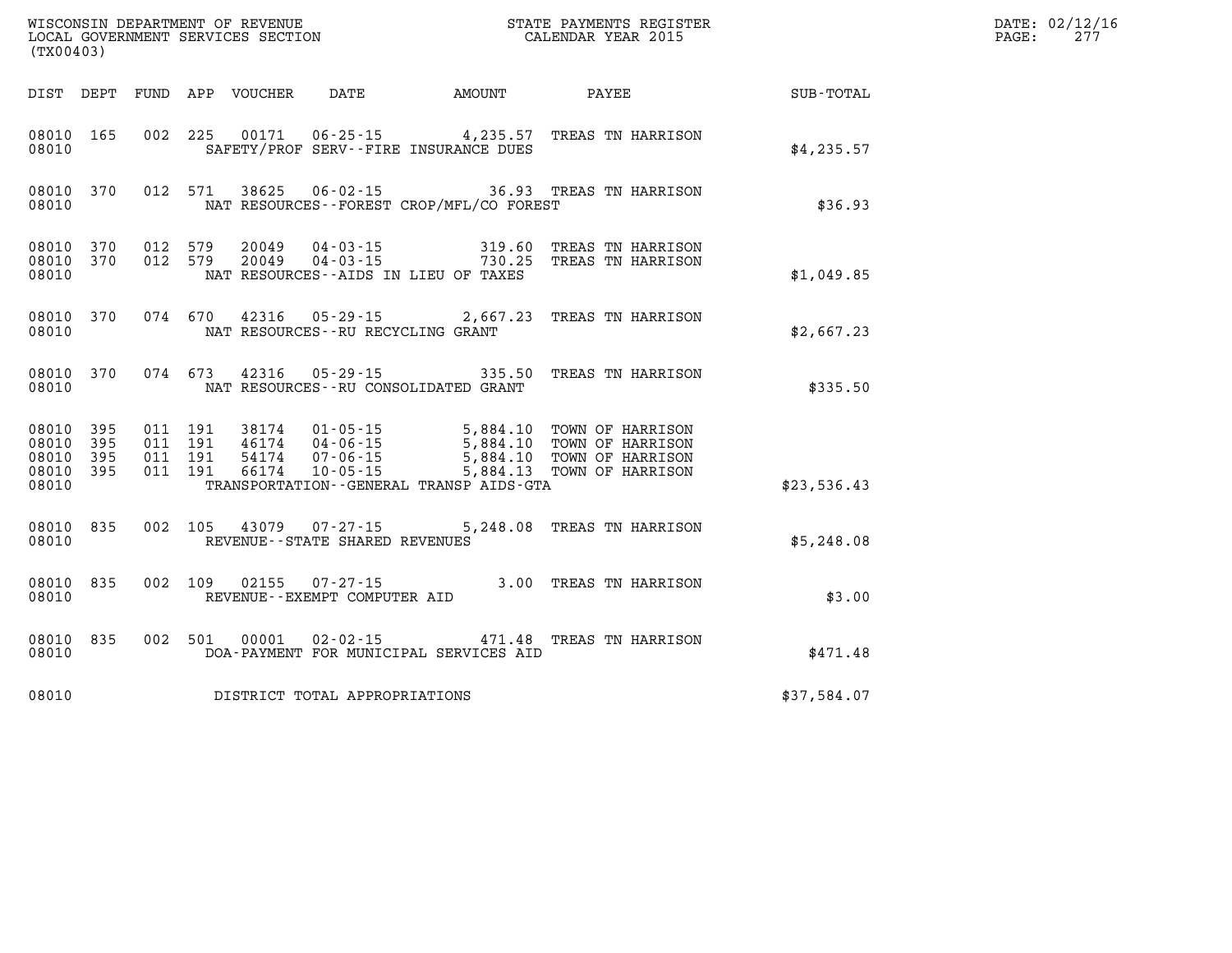| WISCONSIN DEPARTMENT OF REVENUE   | STATE PAYMENTS REGISTER |       | DATE: 02/12/16 |
|-----------------------------------|-------------------------|-------|----------------|
| LOCAL GOVERNMENT SERVICES SECTION | CALENDAR YEAR 2015      | PAGE: | 278            |

| CALENDAR YEAR 2015<br>LOCAL GOVERNMENT SERVICES SECTION<br>(TX00403) |                     |  |                                          |                                  |                                                       |                                          |                                                                                                                                                                                      |              | PAGE: | 278 |
|----------------------------------------------------------------------|---------------------|--|------------------------------------------|----------------------------------|-------------------------------------------------------|------------------------------------------|--------------------------------------------------------------------------------------------------------------------------------------------------------------------------------------|--------------|-------|-----|
| DIST DEPT                                                            |                     |  |                                          | FUND APP VOUCHER                 |                                                       |                                          | DATE AMOUNT PAYEE SUB-TOTAL                                                                                                                                                          |              |       |     |
| 08012 165<br>08012                                                   |                     |  | 002 225                                  | 00172                            |                                                       | SAFETY/PROF SERV--FIRE INSURANCE DUES    | 06-25-15 4,646.05 TREAS TN NEW HOLSTEIN                                                                                                                                              | \$4,646.05   |       |     |
| 08012 370<br>08012                                                   |                     |  | 012 571                                  | 38626                            | 06-02-15                                              | NAT RESOURCES--FOREST CROP/MFL/CO FOREST | 77.47 TREAS TN NEW HOLSTEIN                                                                                                                                                          | \$77.47      |       |     |
| 08012 370<br>08012<br>08012                                          | 370                 |  | 012 579<br>012 579                       | 20050<br>20050                   | $04 - 03 - 15$<br>$04 - 03 - 15$                      | NAT RESOURCES -- AIDS IN LIEU OF TAXES   | 25.52 TREAS TN NEW HOLSTEIN<br>255.19 TREAS TN NEW HOLSTEIN                                                                                                                          | \$280.71     |       |     |
| 08012<br>08012                                                       | 370                 |  | 074 670                                  | 42317                            | $05 - 29 - 15$<br>NAT RESOURCES -- RU RECYCLING GRANT |                                          | 9,120.61 TREAS TN NEW HOLSTEIN                                                                                                                                                       | \$9,120.61   |       |     |
| 08012 370<br>08012                                                   |                     |  | 074 673                                  | 42317                            | $05 - 29 - 15$                                        | NAT RESOURCES - - RU CONSOLIDATED GRANT  | 393.94 TREAS TN NEW HOLSTEIN                                                                                                                                                         | \$393.94     |       |     |
| 08012 395<br>08012<br>08012<br>08012<br>08012                        | 395<br>395<br>- 395 |  | 011 191<br>011 191<br>011 191<br>011 191 | 38175<br>46175<br>54175<br>66175 | $01 - 05 - 15$                                        | TRANSPORTATION--GENERAL TRANSP AIDS-GTA  | 26,886.42 TOWN OF NEW HOLSTEIN<br>04-06-15<br>04-06-15<br>07-06-15<br>26,886.42 TOWN OF NEW HOLSTEIN<br>10-05-15<br>26,886.42 TOWN OF NEW HOLSTEIN<br>26,886.42 TOWN OF NEW HOLSTEIN | \$107.545.68 |       |     |
| 08012<br>08012                                                       | 835                 |  | 002 105                                  | 43080                            | $07 - 27 - 15$<br>REVENUE--STATE SHARED REVENUES      |                                          | 10,650.25 TREAS TN NEW HOLSTEIN                                                                                                                                                      | \$10,650.25  |       |     |
| 08012 835<br>08012                                                   |                     |  | 002 109                                  | 02156                            | $07 - 27 - 15$<br>REVENUE--EXEMPT COMPUTER AID        |                                          | 583.00 TREAS TN NEW HOLSTEIN                                                                                                                                                         | \$583.00     |       |     |
| 08012 835<br>08012                                                   |                     |  | 021 363                                  | 35523                            | REVENUE--LOTTERY CREDIT -                             |                                          | $03 - 23 - 15$<br>2,607.48 TREAS TN NEW HOLSTEIN                                                                                                                                     | \$2,607.48   |       |     |
| 08012                                                                |                     |  |                                          |                                  | DISTRICT TOTAL APPROPRIATIONS                         |                                          |                                                                                                                                                                                      | \$135,905.19 |       |     |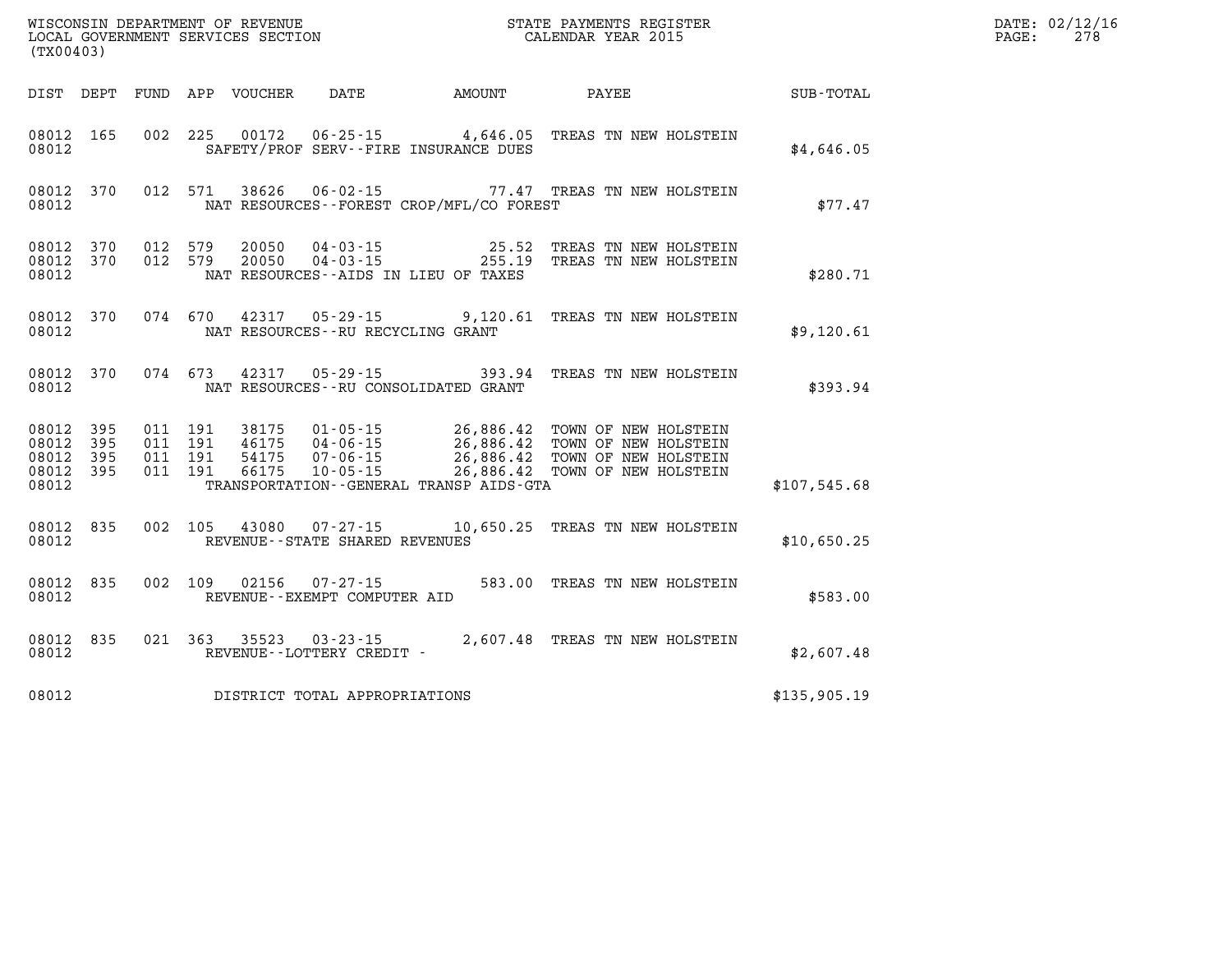| WISCONSIN DEPARTMENT OF REVENUE   | STATE PAYMENTS REGISTER | DATE:       | .: 02/12/16 |
|-----------------------------------|-------------------------|-------------|-------------|
| LOCAL GOVERNMENT SERVICES SECTION |                         |             | 27c         |
|                                   | CALENDAR YEAR 2015      | <b>PAGE</b> | <u> 41.</u> |

|                                                  | LOCAL GOVERNMENT SERVICES SECTION CALENDAR YEAR 2015<br>(TX00403) |  |  |                                  |                                   |                                          |                                                                                                                                                                                                                                                                                                                                           | PAGE:         | 279 |  |
|--------------------------------------------------|-------------------------------------------------------------------|--|--|----------------------------------|-----------------------------------|------------------------------------------|-------------------------------------------------------------------------------------------------------------------------------------------------------------------------------------------------------------------------------------------------------------------------------------------------------------------------------------------|---------------|-----|--|
|                                                  |                                                                   |  |  |                                  |                                   |                                          |                                                                                                                                                                                                                                                                                                                                           |               |     |  |
| 08014                                            |                                                                   |  |  |                                  |                                   | SAFETY/PROF SERV--FIRE INSURANCE DUES    | 08014 165 002 225 00173 06-25-15 2,854.36 TREAS TN RANTOUL                                                                                                                                                                                                                                                                                | \$2,854.36    |     |  |
|                                                  | 08014 370 002 503                                                 |  |  | 08014 370 002 503 17339<br>17339 |                                   |                                          | 01-12-15 240.66 TREAS TN RANTOUL<br>01-12-15 7,786.65 TREAS TN RANTOUL<br>1353.66 TOWN SHARE                                                                                                                                                                                                                                              |               |     |  |
| 08014                                            |                                                                   |  |  |                                  |                                   | NAT RESOURCES--AIDS IN LIEU OF TAXES     |                                                                                                                                                                                                                                                                                                                                           | \$8,027.31    |     |  |
| 08014                                            |                                                                   |  |  |                                  |                                   | NAT RESOURCES--FOREST CROP/MFL/CO FOREST | 08014 370 012 571 38627 06-02-15 23.80 TREAS TN RANTOUL                                                                                                                                                                                                                                                                                   | \$23.80       |     |  |
| 08014                                            |                                                                   |  |  |                                  |                                   | NAT RESOURCES--AIDS IN LIEU OF TAXES     | $\begin{array}{cccc} 08014 & 370 & 012 & 579 & 20051 & 04\cdot 03\cdot 15 & 235.47 & \text{TREAS TN RANTOUL} \\ 08014 & 370 & 012 & 579 & 20051 & 04\cdot 03\cdot 15 & 2,001.43 & \text{TREAS TN RANTOUL} \end{array}$                                                                                                                    | \$2,236.90    |     |  |
| 08014                                            |                                                                   |  |  |                                  | NAT RESOURCES--RU RECYCLING GRANT |                                          | 08014 370 074 670 42318 05-29-15 4,270.75 TREAS TN RANTOUL                                                                                                                                                                                                                                                                                | \$4,270.75    |     |  |
| 08014                                            |                                                                   |  |  | 08014 370 074 673 42318          |                                   | NAT RESOURCES--RU CONSOLIDATED GRANT     | 05-29-15 207.41 TREAS TN RANTOUL                                                                                                                                                                                                                                                                                                          | \$207.41      |     |  |
| 08014 395<br>08014 395<br>08014 395<br>08014 395 |                                                                   |  |  |                                  |                                   |                                          | $\begin{array}{cccc} 011 & 191 & 38176 & 01\cdot 05\cdot 15 & 25\,, 069\,.77 & \text{TOWN OF RANTOUL} \\ 011 & 191 & 46176 & 04\cdot 06\cdot 15 & 25\,, 069\,.77 & \text{TOWN OF RANTOUL} \\ 011 & 191 & 54176 & 07\cdot 06\cdot 15 & 25\,, 069\,.77 & \text{TOWN OF RANTOUL} \\ 011 & 191 & 66176 & 10\cdot 05\cdot 15 & 25\,, 069\,.77$ |               |     |  |
| 08014                                            |                                                                   |  |  |                                  |                                   | TRANSPORTATION--GENERAL TRANSP AIDS-GTA  |                                                                                                                                                                                                                                                                                                                                           | \$100, 279.08 |     |  |
|                                                  | 08014 835<br>08014                                                |  |  |                                  | REVENUE--STATE SHARED REVENUES    |                                          | 002 105 43081 07-27-15 6,842.99 TREAS TN RANTOUL                                                                                                                                                                                                                                                                                          | \$6,842.99    |     |  |
| 08014                                            |                                                                   |  |  |                                  | REVENUE--EXEMPT COMPUTER AID      |                                          | 08014 835 002 109 02157 07-27-15 66.00 TREAS TN RANTOUL                                                                                                                                                                                                                                                                                   | \$66.00       |     |  |
| 08014                                            |                                                                   |  |  |                                  | 08014 835 002 501 00001 02-02-15  | DOA-PAYMENT FOR MUNICIPAL SERVICES AID   | 66.16 TREAS TN RANTOUL                                                                                                                                                                                                                                                                                                                    | \$66.16       |     |  |
| 08014                                            |                                                                   |  |  |                                  | DISTRICT TOTAL APPROPRIATIONS     |                                          |                                                                                                                                                                                                                                                                                                                                           | \$124,874.76  |     |  |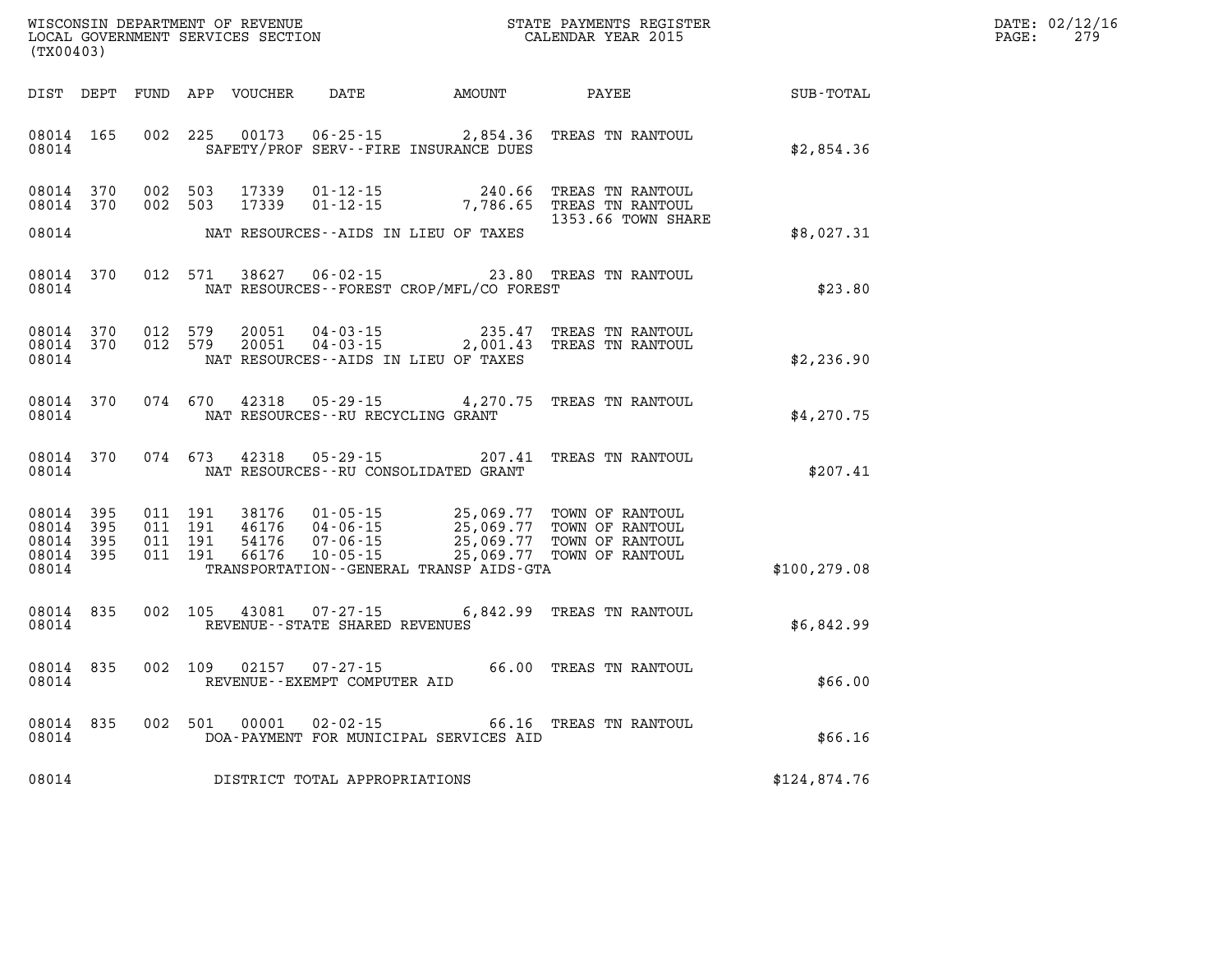| WISCONSIN DEPARTMENT OF REVENUE                  | STATE PAYMENTS REGISTER |       | DATE: 02/12/16 |
|--------------------------------------------------|-------------------------|-------|----------------|
| LOCAL GOVERNMENT SERVICES SECTION<br>$1 - 2 - 0$ | CALENDAR YEAR 2015      | PAGE: | 280            |

| (TX00403)                                             |                        |                    | LOCAL GOVERNMENT SERVICES SECTION |                                     | CALENDAR YEAR 2015                       |                                                                                                                                                                                                                                                                                                                                            |              | PAGE: | 280 |
|-------------------------------------------------------|------------------------|--------------------|-----------------------------------|-------------------------------------|------------------------------------------|--------------------------------------------------------------------------------------------------------------------------------------------------------------------------------------------------------------------------------------------------------------------------------------------------------------------------------------------|--------------|-------|-----|
|                                                       |                        |                    |                                   |                                     |                                          |                                                                                                                                                                                                                                                                                                                                            |              |       |     |
| 08016                                                 | 08016 165              |                    |                                   |                                     | SAFETY/PROF SERV--FIRE INSURANCE DUES    | 002 225 00174 06-25-15 5,348.15 TREAS TN STOCKBRIDGE                                                                                                                                                                                                                                                                                       | \$5,348.15   |       |     |
| 08016                                                 | 08016 370<br>08016 370 | 000 001<br>000 001 |                                   |                                     | NAT RESOURCES-SEVERANCE/YIELD/WITHDRAWAL | $\begin{tabular}{llllll} 01DNR & 04-09-15 & 307.86 & TREAS TOWN STOCKBRIDGE \\ 04DNR & 06-03-15 & 321.17 & TREAS TOWN STOCKBRIDGE \end{tabular}$                                                                                                                                                                                           | \$629.03     |       |     |
| 08016                                                 |                        |                    |                                   |                                     | NAT RESOURCES--AIDS IN LIEU OF TAXES     | 08016 370 002 503 17340 01-12-15 3,292.54 TREAS TN STOCKBRIDGE<br>293.44 TOWN SHARE                                                                                                                                                                                                                                                        | \$3,292.54   |       |     |
| 08016                                                 | 08016 370              |                    |                                   |                                     | NAT RESOURCES--FOREST CROP/MFL/CO FOREST | 012 571 38628 06-02-15 106.97 TREAS TN STOCKBRIDGE                                                                                                                                                                                                                                                                                         | \$106.97     |       |     |
| 08016                                                 | 08016 370              |                    | 074 670 42319                     | NAT RESOURCES -- RU RECYCLING GRANT |                                          | 05-29-15 9,536.26 TREAS TN STOCKBRIDGE                                                                                                                                                                                                                                                                                                     | \$9,536.26   |       |     |
| 08016                                                 | 08016 370              |                    |                                   |                                     | NAT RESOURCES--RU CONSOLIDATED GRANT     | 074 673 42319 05-29-15 384.03 TREAS TN STOCKBRIDGE                                                                                                                                                                                                                                                                                         | \$384.03     |       |     |
| 08016                                                 | 08016 370              |                    |                                   |                                     | NAT RESOURCES -- STEWARDSHIP 2000        | 095 512 01788 02-17-15 4,971.00 STOCKBRIDGE, TOWN OF                                                                                                                                                                                                                                                                                       | \$4,971.00   |       |     |
| 08016<br>08016 395<br>08016 395<br>08016 395<br>08016 | 395                    |                    |                                   |                                     | TRANSPORTATION--GENERAL TRANSP AIDS-GTA  | $\begin{array}{cccc} 011 & 191 & 38177 & 01\cdot 05\cdot 15 & 32\,413\,44 & \textrm{TOWN OF STOCKBRIDGE} \\ 011 & 191 & 46177 & 04\cdot 06\cdot 15 & 32\,413\,44 & \textrm{TOWN OF STOCKBRIDGE} \\ 011 & 191 & 54177 & 07\cdot 06\cdot 15 & 32\,413\,44 & \textrm{TOWN OF STOCKBRIDGE} \\ 011 & 191 & 66177 & 10\cdot 05\cdot 15 & 32\,41$ | \$129,653.76 |       |     |
| 08016                                                 | 08016 835              |                    |                                   | REVENUE--STATE SHARED REVENUES      |                                          | 002 105 43082 07-27-15 3,727.29 TREAS TN STOCKBRIDGE                                                                                                                                                                                                                                                                                       | \$3,727.29   |       |     |
| 08016                                                 | 08016 835              |                    | 002 109 02158                     | REVENUE--EXEMPT COMPUTER AID        |                                          | 07-27-15 57.00 TREAS TN STOCKBRIDGE                                                                                                                                                                                                                                                                                                        | \$57.00      |       |     |
| 08016                                                 |                        |                    |                                   | DISTRICT TOTAL APPROPRIATIONS       |                                          |                                                                                                                                                                                                                                                                                                                                            | \$157,706.03 |       |     |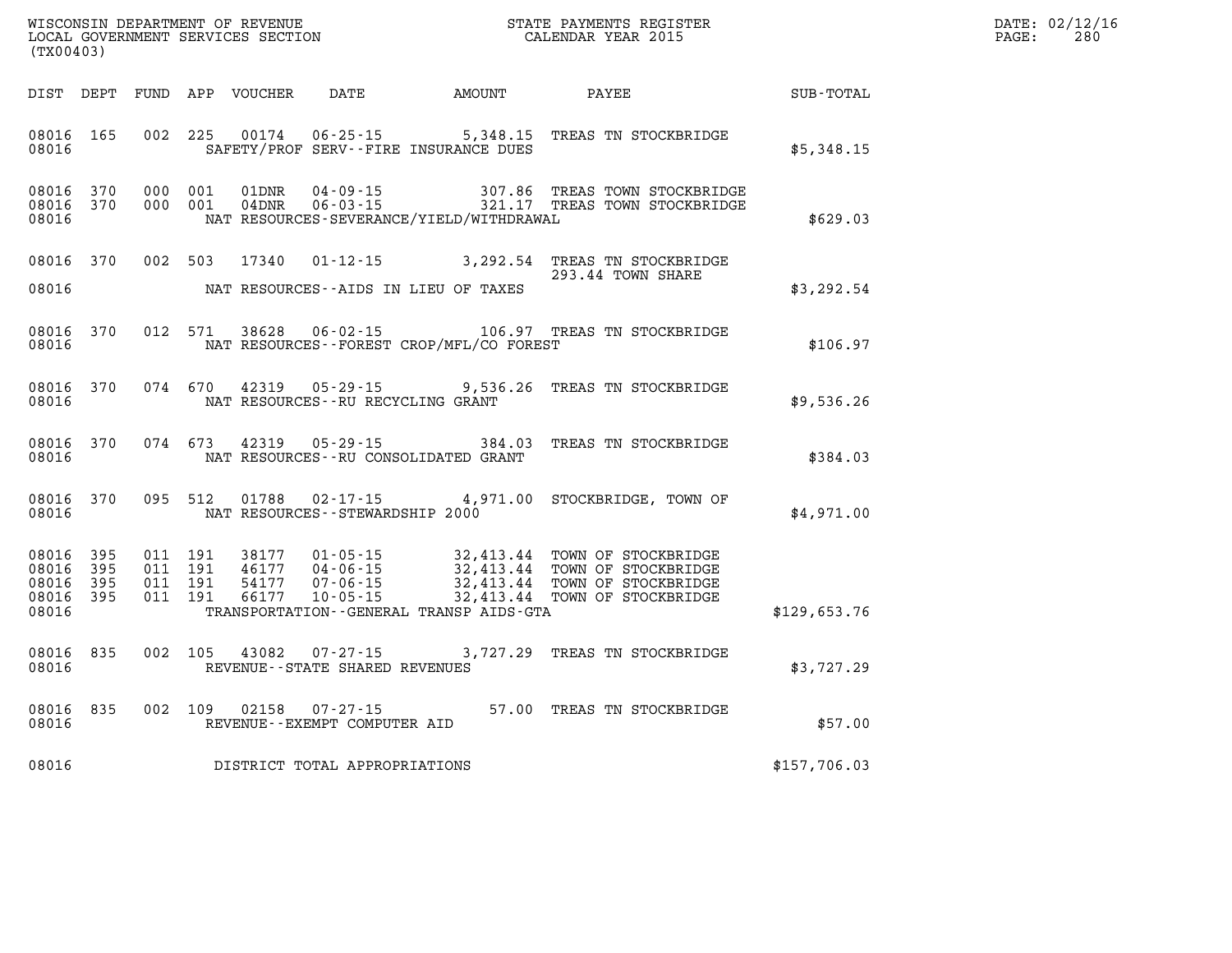| (TX00403)                                         |            |                               |         |                                 |                                                        |                                             |                                                                                                                                                                                              |              | DATE: 02/12/16<br>PAGE:<br>281 |
|---------------------------------------------------|------------|-------------------------------|---------|---------------------------------|--------------------------------------------------------|---------------------------------------------|----------------------------------------------------------------------------------------------------------------------------------------------------------------------------------------------|--------------|--------------------------------|
|                                                   |            |                               |         | DIST DEPT FUND APP VOUCHER DATE |                                                        | <b>EXAMPLE THE AMOUNT</b>                   | <b>PAYEE</b>                                                                                                                                                                                 | SUB-TOTAL    |                                |
| 08018 165<br>08018                                |            |                               |         |                                 |                                                        | SAFETY/PROF SERV--FIRE INSURANCE DUES       | 002 225 00175 06-25-15 3,058.41 TREAS TN WOODVILLE                                                                                                                                           | \$3,058.41   |                                |
| 08018                                             | 08018 370  |                               |         |                                 | 012 571 38629 06-02-15                                 | NAT RESOURCES - - FOREST CROP/MFL/CO FOREST | 56.39 TREAS TN WOODVILLE                                                                                                                                                                     | \$56.39      |                                |
| 08018                                             |            |                               |         |                                 | NAT RESOURCES -- RU RECYCLING GRANT                    |                                             | 08018 370 074 670 42320 05-29-15 789.47 TREAS TN WOODVILLE                                                                                                                                   | \$789.47     |                                |
| 08018                                             | 08018 370  |                               |         |                                 |                                                        | NAT RESOURCES -- RU CONSOLIDATED GRANT      | 074 673 42320 05-29-15 253.58 TREAS TN WOODVILLE                                                                                                                                             | \$253.58     |                                |
| 08018 395<br>08018<br>08018<br>08018 395<br>08018 | 395<br>395 | 011 191<br>011 191<br>011 191 | 011 191 |                                 |                                                        | TRANSPORTATION--GENERAL TRANSP AIDS-GTA     | 38178  01-05-15  25,768.90 TOWN OF WOODVILLE<br>46178  04-06-15  25,768.90 TOWN OF WOODVILLE<br>54178  07-06-15  25,768.90 TOWN OF WOODVILLE<br>66178  10-05-15  25,768.92 TOWN OF WOODVILLE | \$103,075.62 |                                |
| 08018                                             | 08018 835  |                               |         |                                 | REVENUE--STATE SHARED REVENUES                         |                                             | 002 105 43083 07-27-15 7,331.26 TREAS TN WOODVILLE                                                                                                                                           | \$7,331.26   |                                |
| 08018 835<br>08018                                |            |                               |         |                                 | 002 109 02159 07-27-15<br>REVENUE--EXEMPT COMPUTER AID |                                             | 58.00 TREAS TN WOODVILLE                                                                                                                                                                     | \$58.00      |                                |
| 08018                                             |            |                               |         |                                 | DISTRICT TOTAL APPROPRIATIONS                          |                                             |                                                                                                                                                                                              | \$114,622.73 |                                |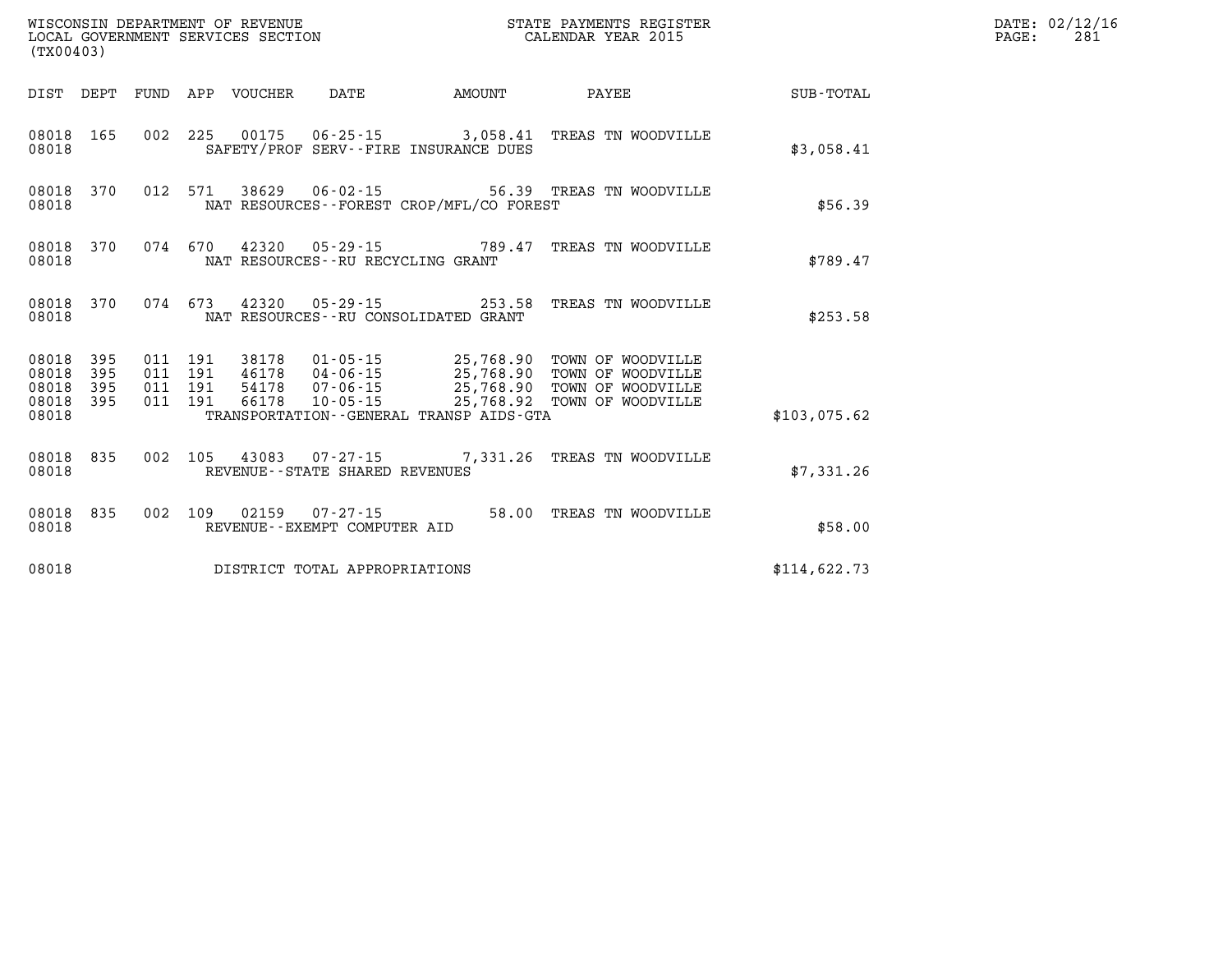| WISCONSIN DEPARTMENT OF REVENUE<br>LOCAL GOVERNMENT SERVICES SECTION<br>(TX00403) |                          |                          |                          |                                  |                                                                    |        |                                                                                                                                  |               |
|-----------------------------------------------------------------------------------|--------------------------|--------------------------|--------------------------|----------------------------------|--------------------------------------------------------------------|--------|----------------------------------------------------------------------------------------------------------------------------------|---------------|
| DIST                                                                              | DEPT                     | FUND                     | APP                      | VOUCHER                          | DATE                                                               | AMOUNT | PAYEE                                                                                                                            | SUB-TOTAL     |
| 08131<br>08131                                                                    | 165                      | 002                      | 225                      |                                  | 00176 06-25-15 28,018.12<br>SAFETY/PROF SERV--FIRE INSURANCE DUES  |        | TREAS VIL HARRISON                                                                                                               | \$28,018.12   |
| 08131<br>08131                                                                    | 370                      | 074                      | 670                      | 42321                            | $05 - 29 - 15$ 18, 136.38<br>NAT RESOURCES - - RU RECYCLING GRANT  |        | TREAS VIL HARRISON                                                                                                               | \$18, 136.38  |
| 08131<br>08131                                                                    | 370                      | 074                      | 673                      | 42321                            | $05 - 29 - 15$ 2,568.18<br>NAT RESOURCES - - RU CONSOLIDATED GRANT |        | TREAS VIL HARRISON                                                                                                               | \$2,568.18    |
| 08131<br>08131<br>08131<br>08131                                                  | 395<br>395<br>395<br>395 | 011<br>011<br>011<br>011 | 191<br>191<br>191<br>191 | 46179 04-06-15<br>54179<br>66179 | 38179 01-05-15<br>$07 - 06 - 15$<br>$10 - 05 - 15$                 |        | 64,439.96 VILLAGE OF HARRISON<br>64,439.96 VILLAGE OF HARRISON<br>64,439.96 VILLAGE OF HARRISON<br>64,439.99 VILLAGE OF HARRISON |               |
| 08131                                                                             |                          |                          |                          |                                  | TRANSPORTATION--GENERAL TRANSP AIDS-GTA                            |        |                                                                                                                                  | \$257,759.87  |
| 08131<br>08131                                                                    | 835                      | 002                      | 105                      | 43084                            | $07 - 27 - 15$ 4,848.65<br>REVENUE--STATE SHARED REVENUES          |        | TREAS VIL HARRISON                                                                                                               | \$4,848.65    |
| 08131<br>08131                                                                    | 835                      | 002                      | 109                      | 02160                            | $07 - 27 - 15$ 48,631.00<br>REVENUE--EXEMPT COMPUTER AID           |        | TREAS VIL HARRISON                                                                                                               | \$48,631.00   |
| 08131                                                                             |                          |                          |                          |                                  | DISTRICT TOTAL APPROPRIATIONS                                      |        |                                                                                                                                  | \$359, 962.20 |

**DATE: 02/12/16<br>PAGE: 282**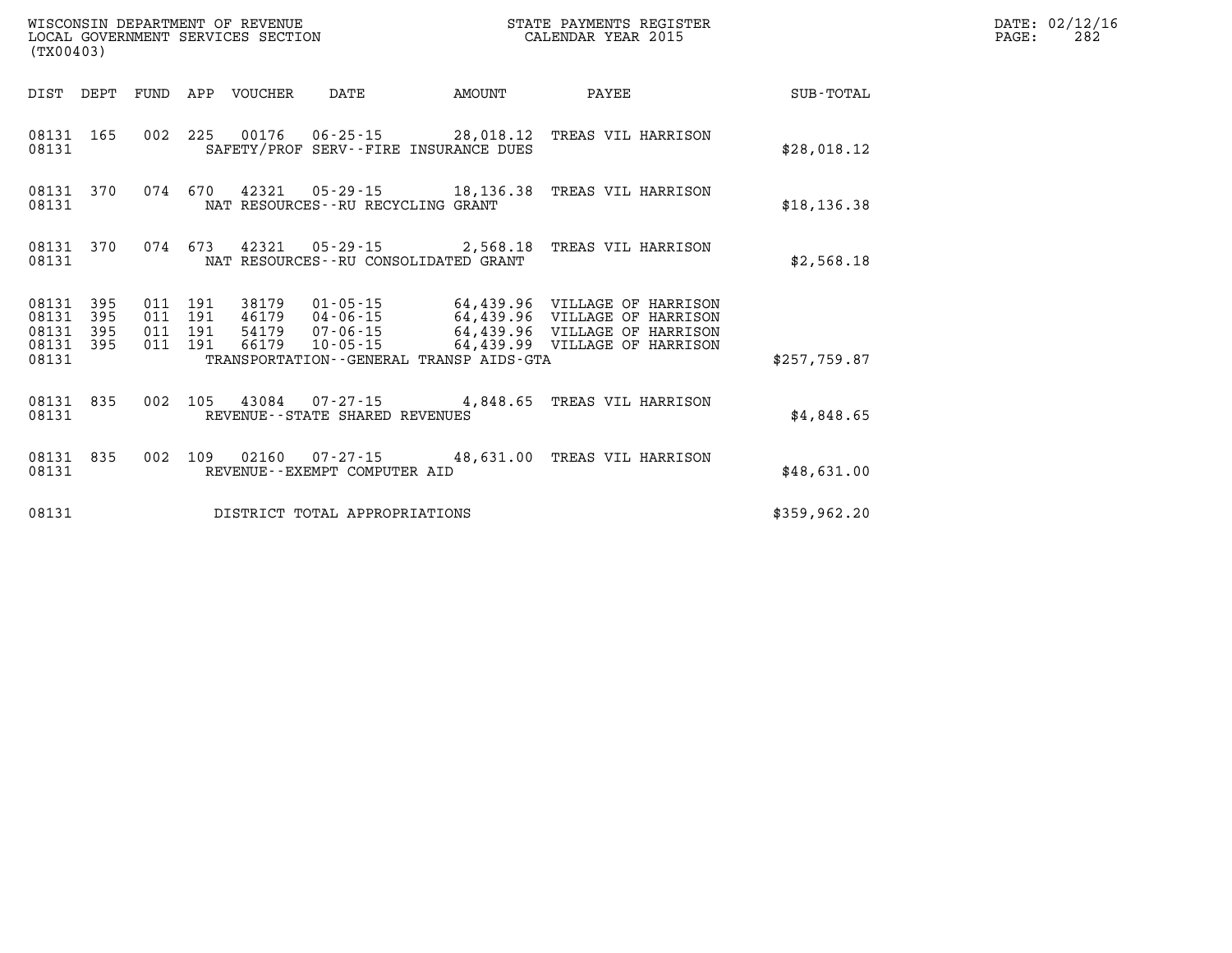| (TX00403)                                             |           |         |                                          | WISCONSIN DEPARTMENT OF REVENUE<br>LOCAL GOVERNMENT SERVICES SECTION |                                                     |                                                                  | STATE PAYMENTS REGISTER<br>CALENDAR YEAR 2015                                                                            |              | DATE: 02/12/16<br>PAGE:<br>283 |
|-------------------------------------------------------|-----------|---------|------------------------------------------|----------------------------------------------------------------------|-----------------------------------------------------|------------------------------------------------------------------|--------------------------------------------------------------------------------------------------------------------------|--------------|--------------------------------|
|                                                       |           |         |                                          | DIST DEPT FUND APP VOUCHER DATE                                      |                                                     | <b>EXAMPLE THE AMOUNT</b>                                        | <b>PAYEE</b> PAYEE                                                                                                       | SUB-TOTAL    |                                |
| 08136 165<br>08136                                    |           |         | 002 225                                  | 00177                                                                |                                                     | $06 - 25 - 15$ 2,477.13<br>SAFETY/PROF SERV--FIRE INSURANCE DUES | TREAS VIL HILBERT                                                                                                        | \$2,477.13   |                                |
| 08136                                                 | 08136 370 |         | 002 503                                  | 17341                                                                |                                                     | NAT RESOURCES--AIDS IN LIEU OF TAXES                             | 01-12-15    161.65    TREAS VIL HILBERT<br>45.39 TOWN SHARE                                                              | \$161.65     |                                |
| 08136                                                 | 08136 370 |         | 074 670                                  |                                                                      | NAT RESOURCES--RU RECYCLING GRANT                   | 42322 05-29-15 8,024.66                                          | TREAS VIL HILBERT                                                                                                        | \$8,024.66   |                                |
| 08136                                                 | 08136 370 |         | 074 673                                  | 42322                                                                |                                                     | NAT RESOURCES--RU CONSOLIDATED GRANT                             | 05-29-15 300.02 TREAS VIL HILBERT                                                                                        | \$300.02     |                                |
| 08136 395<br>08136 395<br>08136<br>08136 395<br>08136 | 395       |         | 011 191<br>011 191<br>011 191<br>011 191 | 38180<br>46180<br>54180<br>66180                                     |                                                     | TRANSPORTATION--GENERAL TRANSP AIDS-GTA                          | 01-05-15 14,126.47 VILLAGE OF HILBERT<br>04-06-15 14,126.47 VILLAGE OF HILBERT<br>10-05-15 14, 126.48 VILLAGE OF HILBERT | \$56,505.89  |                                |
| 08136                                                 | 08136 835 |         |                                          |                                                                      | REVENUE--STATE SHARED REVENUES                      |                                                                  | 002 105 43085 07-27-15 65,929.65 TREAS VIL HILBERT                                                                       | \$65,929.65  |                                |
| 08136 835<br>08136                                    | 08136 835 | 002 109 | 002 109                                  | 02161<br>05030                                                       | REVENUE--EXEMPT COMPUTER AID                        |                                                                  | 07-27-15  813.00 TREAS VIL HILBERT<br>07-27-15  424.00 TREAS VIL HILBERT                                                 | \$1,237.00   |                                |
| 08136                                                 | 08136 835 |         |                                          |                                                                      | 021 363 35524 03-23-15<br>REVENUE--LOTTERY CREDIT - |                                                                  | 3,549.72 TREAS VIL HILBERT                                                                                               | \$3,549.72   |                                |
| 08136                                                 |           |         |                                          |                                                                      | DISTRICT TOTAL APPROPRIATIONS                       |                                                                  |                                                                                                                          | \$138,185.72 |                                |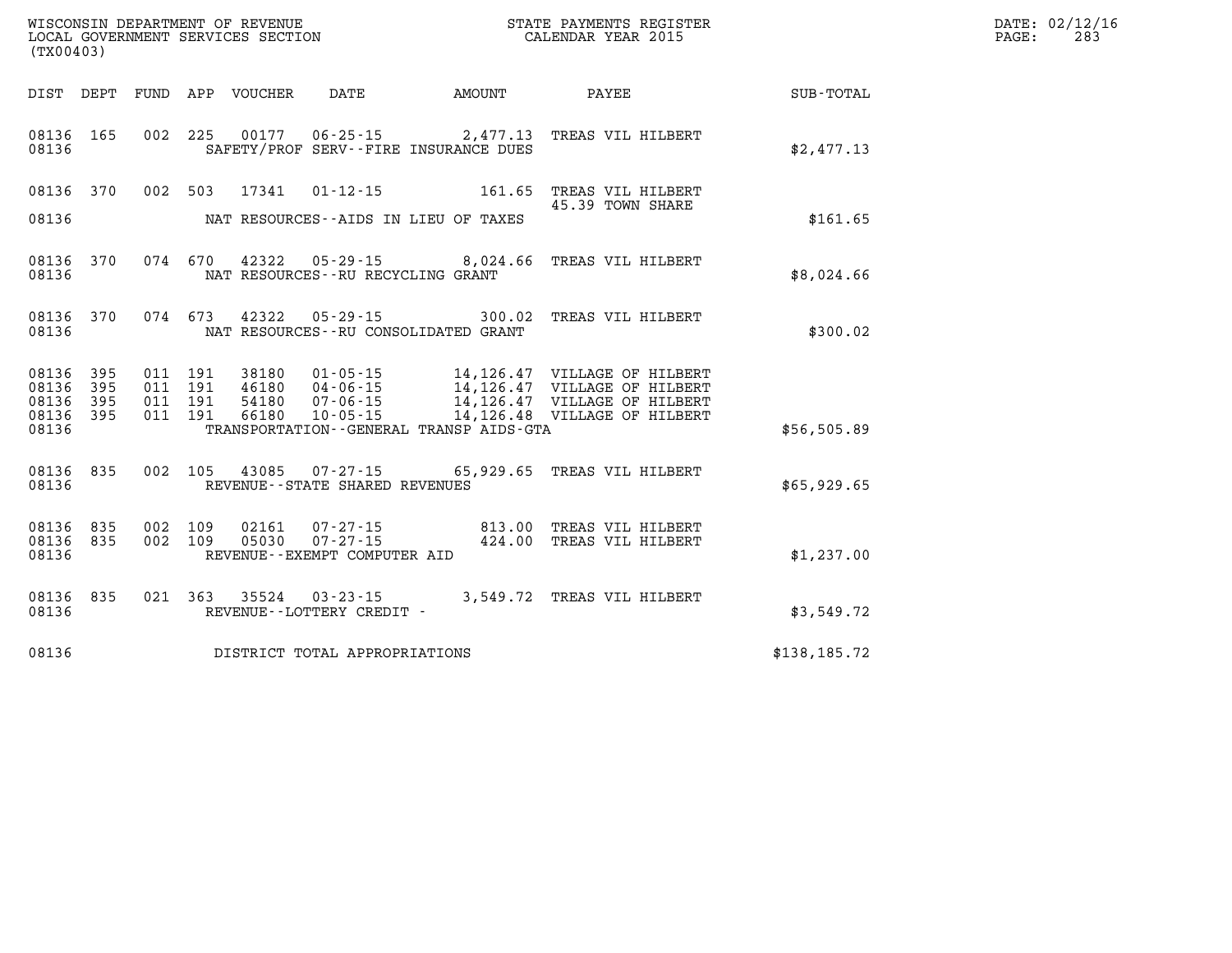|                                                           | WISCONSIN DEPARTMENT OF REVENUE<br>LOCAL GOVERNMENT SERVICES SECTION<br>CALENDAR YEAR 2015<br>(TX00403) |  |  |  |                                            |  |                                                                                              |                                                        | $\mathtt{PAGE:}$ | DATE: 02/12/16<br>284 |
|-----------------------------------------------------------|---------------------------------------------------------------------------------------------------------|--|--|--|--------------------------------------------|--|----------------------------------------------------------------------------------------------|--------------------------------------------------------|------------------|-----------------------|
|                                                           |                                                                                                         |  |  |  |                                            |  |                                                                                              | DIST DEPT FUND APP VOUCHER DATE AMOUNT PAYEE SUB-TOTAL |                  |                       |
| 08160                                                     | 08160 165                                                                                               |  |  |  | SAFETY/PROF SERV--FIRE INSURANCE DUES      |  | 002 225 00178 06-25-15 564.09 TREAS VIL POTTER                                               | \$564.09                                               |                  |                       |
|                                                           |                                                                                                         |  |  |  | 08160 NAT RESOURCES--AIDS IN LIEU OF TAXES |  | 08160 370 002 503 17342 01-12-15 22.93 TREAS VIL POTTER<br>3.31 VILL SHARE                   | \$22.93                                                |                  |                       |
| 08160                                                     | 08160 370<br>08160 370                                                                                  |  |  |  | NAT RESOURCES -- AIDS IN LIEU OF TAXES     |  | 012 579 20052 04-03-15 .76 TREAS VIL POTTER<br>012 579 20052 04-03-15 .7.60 TREAS VIL POTTER | \$8.36                                                 |                  |                       |
|                                                           | 08160                                                                                                   |  |  |  | NAT RESOURCES--RU RECYCLING GRANT          |  | 08160 370 074 670 42323 05-29-15 947.20 TREAS VIL POTTER                                     | \$947.20                                               |                  |                       |
| 08160                                                     |                                                                                                         |  |  |  | NAT RESOURCES--RU CONSOLIDATED GRANT       |  | 08160 370 074 673 42323 05-29-15 64.70 TREAS VIL POTTER                                      | \$64.70                                                |                  |                       |
| 08160 395<br>08160 395<br>08160 395<br>08160 395<br>08160 |                                                                                                         |  |  |  |                                            |  | TRANSPORTATION--GENERAL TRANSP AIDS-GTA                                                      | \$3,035.24                                             |                  |                       |
|                                                           | 08160 835<br>08160                                                                                      |  |  |  | REVENUE--STATE SHARED REVENUES             |  | 002 105 43086 07-27-15 6,500.71 TREAS VIL POTTER                                             | \$6,500.71                                             |                  |                       |
| 08160                                                     |                                                                                                         |  |  |  | REVENUE--EXEMPT COMPUTER AID               |  | 08160 835 002 109 02162 07-27-15 61.00 TREAS VIL POTTER                                      | \$61.00                                                |                  |                       |
|                                                           |                                                                                                         |  |  |  | 08160 DISTRICT TOTAL APPROPRIATIONS        |  |                                                                                              | \$11, 204.23                                           |                  |                       |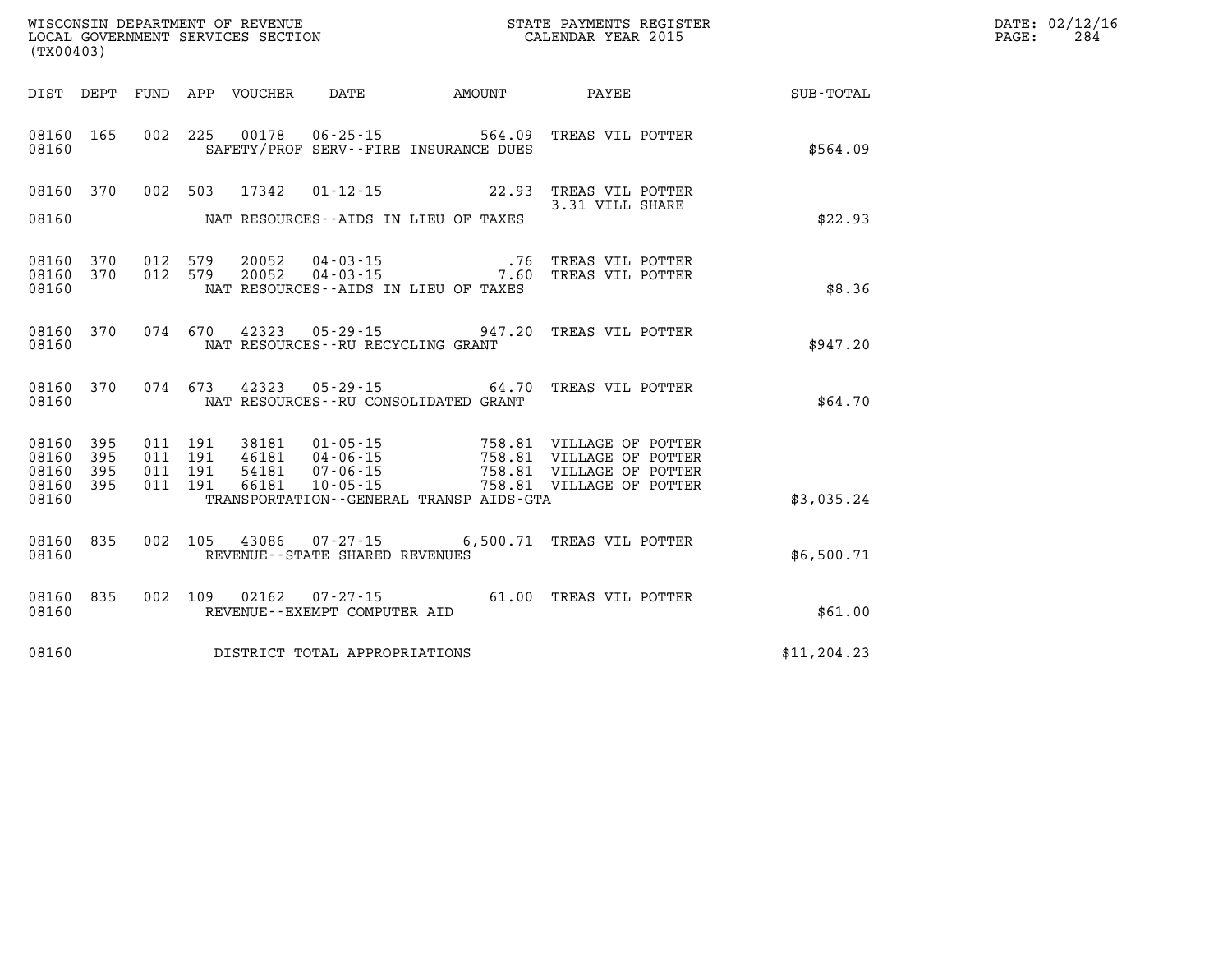| (TX00403)                                     |                   |                                          |         |                                  |                                                          |                                                                                                                                     |                                                                                                                                                                      |               | DATE: 02/12/16<br>$\mathtt{PAGE}$ :<br>285 |
|-----------------------------------------------|-------------------|------------------------------------------|---------|----------------------------------|----------------------------------------------------------|-------------------------------------------------------------------------------------------------------------------------------------|----------------------------------------------------------------------------------------------------------------------------------------------------------------------|---------------|--------------------------------------------|
|                                               |                   |                                          |         | DIST DEPT FUND APP VOUCHER       | DATE                                                     | AMOUNT                                                                                                                              | PAYEE                                                                                                                                                                | SUB-TOTAL     |                                            |
| 08179 165<br>08179                            |                   |                                          |         |                                  |                                                          | 002 225 00179 06-25-15 9,920.21<br>SAFETY/PROF SERV--FIRE INSURANCE DUES                                                            | TREAS VIL SHERWOOD                                                                                                                                                   | \$9,920.21    |                                            |
| 08179                                         | 08179 370         |                                          | 002 785 |                                  | NAT RESOURCES--FOREST ROAD PAYMENT                       |                                                                                                                                     | 00132  01-15-15  35,426.68  TREAS VIL SHERWOOD                                                                                                                       | \$35,426.68   |                                            |
| 08179<br>08179 370<br>08179                   | 08179 370<br>370  | 012 579<br>012 579<br>012 579            |         | 20053<br>20053<br>20053          | NAT RESOURCES--AIDS IN LIEU OF TAXES                     | $\begin{array}{llll} 04\cdot 03\cdot 15 & 129\, .18 \\ 04\cdot 03\cdot 15 & 174\, .92 \\ 04\cdot 03\cdot 15 & 14\, .36 \end{array}$ | 129.18 TREAS VIL SHERWOOD<br>TREAS TN SHERWOOD<br>TREAS TN SHERWOOD                                                                                                  | \$318.46      |                                            |
| 08179                                         | 08179 370         |                                          |         |                                  | NAT RESOURCES--RU RECYCLING GRANT                        |                                                                                                                                     | 074 670 42324 05-29-15 6,978.41 TREAS VIL SHERWOOD                                                                                                                   | \$6,978.41    |                                            |
| 08179                                         | 08179 370         |                                          | 074 673 | 42324                            | NAT RESOURCES--RU CONSOLIDATED GRANT                     |                                                                                                                                     | 05-29-15 735.18 TREAS VIL SHERWOOD                                                                                                                                   | \$735.18      |                                            |
| 08179<br>08179<br>08179<br>08179 395<br>08179 | 395<br>395<br>395 | 011 191<br>011 191<br>011 191<br>011 191 |         | 38182<br>46182<br>54182<br>66182 |                                                          | TRANSPORTATION--GENERAL TRANSP AIDS-GTA                                                                                             | 01-05-15 28,296.41 VILLAGE OF SHERWOOD<br>04-06-15 28,296.41 VILLAGE OF SHERWOOD<br>07-06-15 28,296.41 VILLAGE OF SHERWOOD<br>10-05-15 28,296.42 VILLAGE OF SHERWOOD | \$113, 185.65 |                                            |
| 08179                                         | 08179 835         |                                          |         |                                  | 002 105 43087 07-27-15<br>REVENUE--STATE SHARED REVENUES |                                                                                                                                     | 2,132.57 TREAS VIL SHERWOOD                                                                                                                                          | \$2,132.57    |                                            |
| 08179<br>08179 835<br>08179                   | 835               | 002 109<br>002 109                       |         | 02163<br>05031                   | REVENUE--EXEMPT COMPUTER AID                             |                                                                                                                                     | 07-27-15 97.00 TREAS VIL SHERWOOD<br>07-27-15 599.00 TREAS VIL SHERWOOD                                                                                              | \$696.00      |                                            |
| 08179                                         | 08179 835         |                                          |         | 002 501 00001                    |                                                          | DOA-PAYMENT FOR MUNICIPAL SERVICES AID                                                                                              | 02-02-15 1,464.32 TREAS VIL SHERWOOD                                                                                                                                 | \$1,464.32    |                                            |
| 08179                                         |                   |                                          |         |                                  | DISTRICT TOTAL APPROPRIATIONS                            |                                                                                                                                     |                                                                                                                                                                      | \$170,857.48  |                                            |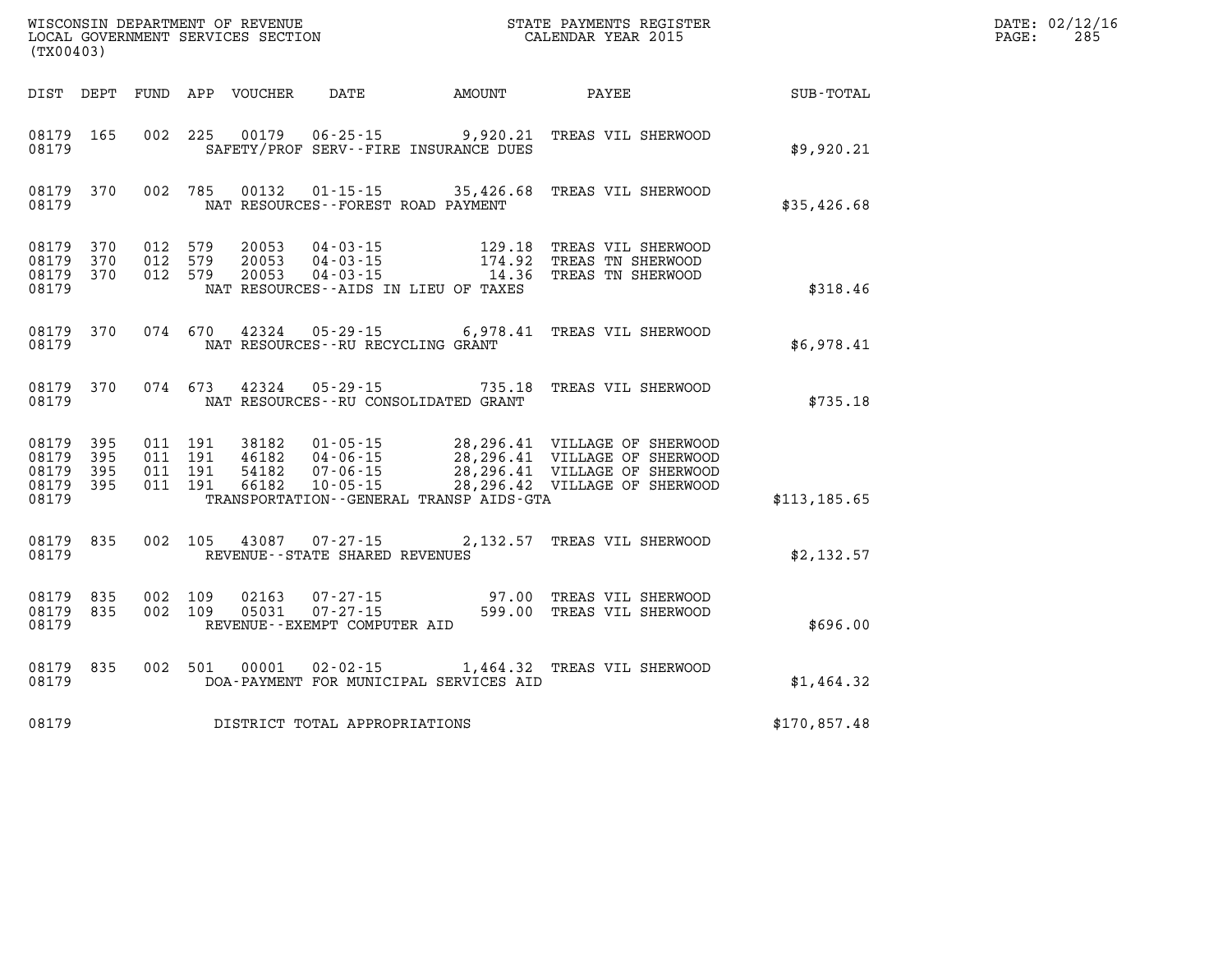| WISCONSIN DEPARTMENT OF REVENUE<br>LOCAL GOVERNMENT SERVICES SECTION<br>(TYO0403)<br>(TX00403) |       |  |  |  |                                |                                              |                                                                                                                                                                                                                                                                                                                                                   |              | DATE: 02/12/16<br>$\mathtt{PAGE:}$<br>286 |
|------------------------------------------------------------------------------------------------|-------|--|--|--|--------------------------------|----------------------------------------------|---------------------------------------------------------------------------------------------------------------------------------------------------------------------------------------------------------------------------------------------------------------------------------------------------------------------------------------------------|--------------|-------------------------------------------|
|                                                                                                |       |  |  |  |                                |                                              | DIST DEPT FUND APP VOUCHER DATE AMOUNT PAYEE PAYEE SUB-TOTAL                                                                                                                                                                                                                                                                                      |              |                                           |
| 08181                                                                                          |       |  |  |  |                                | SAFETY/PROF SERV--FIRE INSURANCE DUES        | 08181 165 002 225 00180 06-25-15 2,090.52 TREAS VIL STOCKBRIDGE                                                                                                                                                                                                                                                                                   | \$2,090.52   |                                           |
|                                                                                                |       |  |  |  |                                | 08181 NAT RESOURCES--AIDS IN LIEU OF TAXES   | 08181 370 002 503 17343 01-12-15 13,744.56 TREAS VIL STOCKBRIDGE<br>2298.08 VILL SHARE                                                                                                                                                                                                                                                            | \$13,744.56  |                                           |
| 08181                                                                                          |       |  |  |  |                                | NAT RESOURCES - AIDS IN LIEU OF TAXES        | 08181 370 012 579 20054 04-03-15 .74 TREAS VIL STOCKBRIDGE 08181 370 012 579 20054 04-03-15 7.40 TREAS VIL STOCKBRIDGE                                                                                                                                                                                                                            | \$8.14       |                                           |
|                                                                                                |       |  |  |  |                                |                                              | 08181 370 074 670 42325 05-29-15 2,244.75 TREAS VIL STOCKBRIDGE                                                                                                                                                                                                                                                                                   | \$2, 244.75  |                                           |
| 08181                                                                                          |       |  |  |  |                                | NAT RESOURCES--RU CONSOLIDATED GRANT         | 08181 370 074 673 42325 05-29-15 163.06 TREAS VIL STOCKBRIDGE                                                                                                                                                                                                                                                                                     | \$163.06     |                                           |
|                                                                                                | 08181 |  |  |  |                                | TRANSPORTATION - - GENERAL TRANSP AIDS - GTA | $\begin{array}{cccccccc} 08181 & 395 & 011 & 191 & 38183 & 01\cdot 05\cdot 15 & & 4\,, 814\, .99 & \text{VILLAGE OF STOCKBRIDGE} \\ 08181 & 395 & 011 & 191 & 46183 & 04\cdot 06\cdot 15 & & 4\,, 814\, .99 & \text{VILLAGE OF STOCKBRIDGE} \\ 08181 & 395 & 011 & 191 & 54183 & 07\cdot 06\cdot 15 & & 4\,, 814\, .99 & \text{VILLAGE OF STOCKB$ | \$19, 259.96 |                                           |
| 08181                                                                                          |       |  |  |  | REVENUE--STATE SHARED REVENUES |                                              | 08181 835 002 105 43088 07-27-15 5,345.78 TREAS VIL STOCKBRIDGE                                                                                                                                                                                                                                                                                   | \$5,345.78   |                                           |
| 08181                                                                                          |       |  |  |  | REVENUE--EXEMPT COMPUTER AID   |                                              | 08181 835 002 109 02164 07-27-15 158.00 TREAS VIL STOCKBRIDGE                                                                                                                                                                                                                                                                                     | \$158.00     |                                           |
| 08181                                                                                          |       |  |  |  | DISTRICT TOTAL APPROPRIATIONS  |                                              |                                                                                                                                                                                                                                                                                                                                                   | \$43,014.77  |                                           |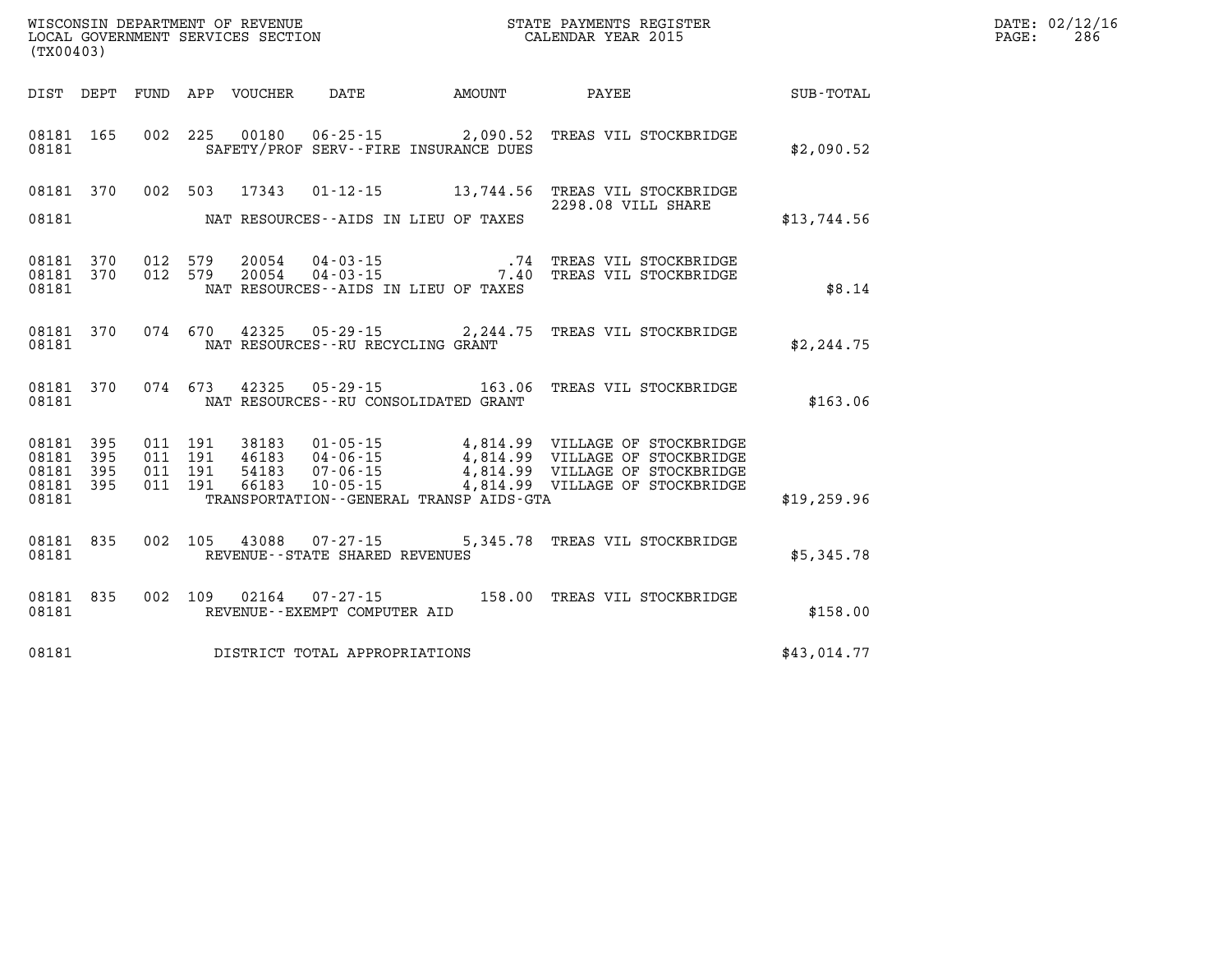| WISCONSIN DEPARTMENT OF REVENUE<br>LOCAL GOVERNMENT SERVICES SECTION<br>(TX00403) |                              |                                          |         |                                  |                                                                      |                                                                   | STATE PAYMENTS REGISTER<br>CALENDAR YEAR 2015                                                                        |              | DATE: 02/12/16<br>$\mathtt{PAGE:}$<br>287 |
|-----------------------------------------------------------------------------------|------------------------------|------------------------------------------|---------|----------------------------------|----------------------------------------------------------------------|-------------------------------------------------------------------|----------------------------------------------------------------------------------------------------------------------|--------------|-------------------------------------------|
| DIST DEPT                                                                         |                              |                                          |         | FUND APP VOUCHER                 | DATE                                                                 | <b>AMOUNT</b>                                                     | PAYEE                                                                                                                | SUB-TOTAL    |                                           |
| 08206 165<br>08206                                                                |                              |                                          | 002 225 | 00181                            |                                                                      | $06 - 25 - 15$ 8, 274.96<br>SAFETY/PROF SERV--FIRE INSURANCE DUES | TREAS CITY BRILLION                                                                                                  | \$8,274.96   |                                           |
| 08206 370<br>08206                                                                |                              |                                          | 012 587 | 02000                            | $03 - 13 - 15$                                                       | 5,000.00<br>NAT RESOURCES - - URBAN FORESTRY GRANTS               | TREAS CITY BRILLION                                                                                                  | \$5,000.00   |                                           |
| 08206 370<br>08206                                                                |                              |                                          | 074 670 | 42326                            | 05-29-15<br>NAT RESOURCES - - RU RECYCLING GRANT                     |                                                                   | 10,483.45 TREAS CITY BRILLION                                                                                        | \$10,483.45  |                                           |
| 08206 370<br>08206                                                                |                              | 074 673                                  |         | 42326                            | 05-29-15                                                             | 832.49<br>NAT RESOURCES - - RU CONSOLIDATED GRANT                 | TREAS CITY BRILLION                                                                                                  | \$832.49     |                                           |
| 08206<br>08206<br>08206<br>08206<br>08206                                         | 395<br>395<br>- 395<br>- 395 | 011 162<br>011 162<br>011 162<br>011 162 |         | 40006<br>48006<br>56006<br>68006 | $01 - 05 - 15$<br>04-06-15<br>$07 - 06 - 15$<br>$10 - 05 - 15$       | TRANSPORTATION--CONNECTING HIGHWAY AIDS                           | 3,728.85 CITY OF BRILLION<br>3,728.85 CITY OF BRILLION<br>3,728.85 CITY OF BRILLION<br>3,728.86 CITY OF BRILLION     | \$14,915.41  |                                           |
| 08206 395<br>08206<br>08206<br>08206<br>08206                                     | 395<br>395<br>395            | 011 191<br>011 191<br>011 191            | 011 191 | 38184<br>46184<br>54184<br>66184 | $01 - 05 - 15$<br>$04 - 06 - 15$<br>$07 - 06 - 15$<br>$10 - 05 - 15$ | TRANSPORTATION - - GENERAL TRANSP AIDS - GTA                      | 47,271.31 CITY OF BRILLION<br>47,271.31 CITY OF BRILLION<br>47,271.31 CITY OF BRILLION<br>47,271.32 CITY OF BRILLION | \$189,085.25 |                                           |
| 08206 455<br>08206                                                                |                              |                                          | 002 231 | 08                               | $03 - 12 - 15$<br>JUSTICE - - LAW ENFORCEMENT TRAINING               |                                                                   | 1,440.00 TREAS CITY BRILLION                                                                                         | \$1,440.00   |                                           |
| 08206 835<br>08206                                                                |                              | 002 105                                  |         | 43089                            | $07 - 27 - 15$<br>REVENUE--STATE SHARED REVENUES                     |                                                                   | 116,348.73 TREAS CITY BRILLION                                                                                       | \$116,348.73 |                                           |
| 08206 835<br>08206 835<br>08206                                                   |                              | 002 109                                  | 002 109 | 02166<br>05033                   | $07 - 27 - 15$<br>$07 - 27 - 15$<br>REVENUE--EXEMPT COMPUTER AID     |                                                                   | 32,505.00 TREAS CITY BRILLION<br>35,649.00 TREAS CITY BRILLION                                                       | \$68,154.00  |                                           |
| 08206 835<br>08206                                                                |                              | 021 363                                  |         | 35526                            | $03 - 23 - 15$<br>REVENUE--LOTTERY CREDIT -                          |                                                                   | 3,179.32 TREAS CITY BRILLION                                                                                         | \$3,179.32   |                                           |
| 08206                                                                             |                              |                                          |         |                                  | DISTRICT TOTAL APPROPRIATIONS                                        |                                                                   |                                                                                                                      | \$417,713.61 |                                           |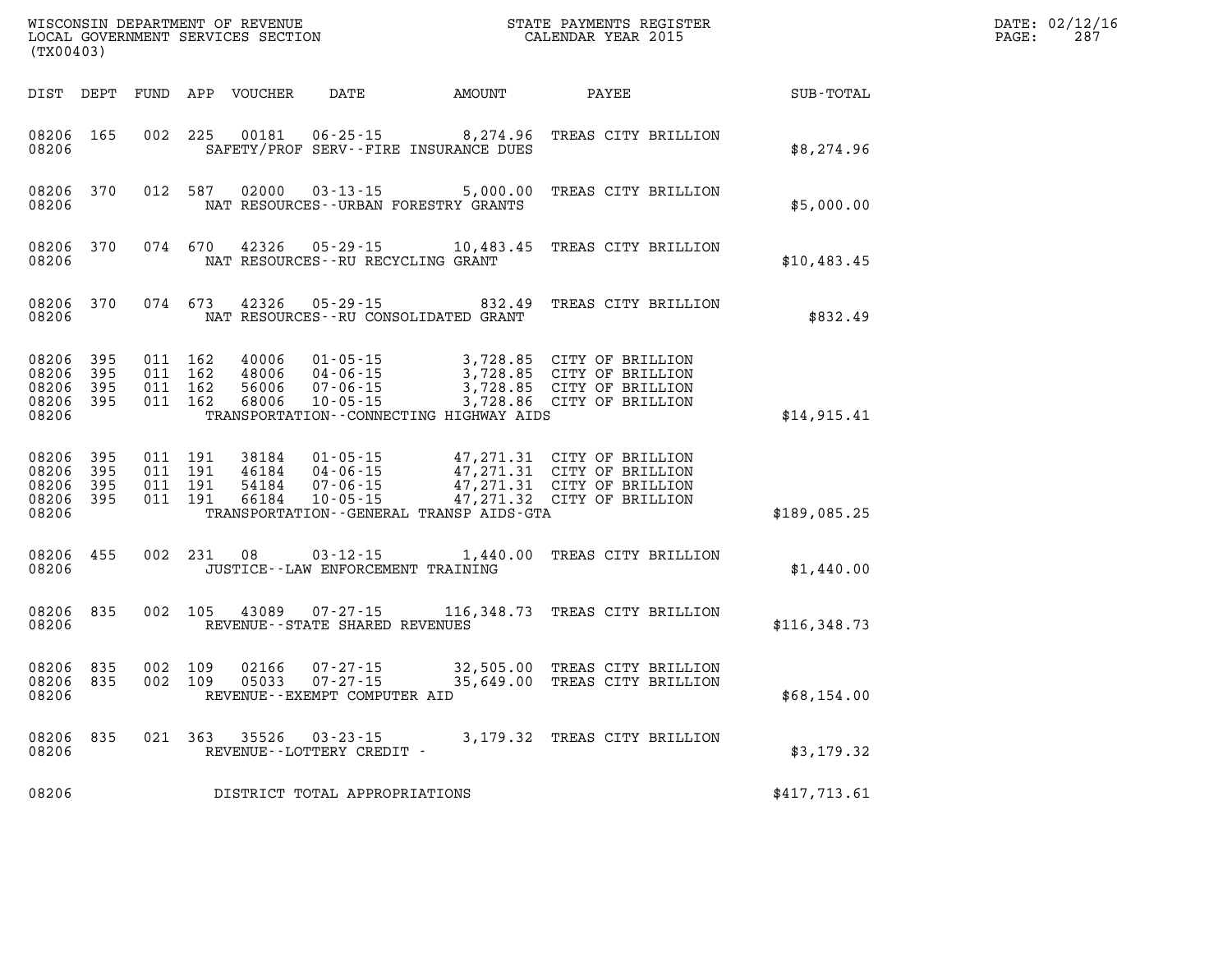| (TX00403)                                             |                        |                               |                    | WISCONSIN DEPARTMENT OF REVENUE<br>LOCAL GOVERNMENT SERVICES SECTION |                                                                |                                             | STATE PAYMENTS REGISTER<br>CALENDAR YEAR 2015                                                                    |               | DATE: 02/12/16<br>288<br>PAGE: |
|-------------------------------------------------------|------------------------|-------------------------------|--------------------|----------------------------------------------------------------------|----------------------------------------------------------------|---------------------------------------------|------------------------------------------------------------------------------------------------------------------|---------------|--------------------------------|
|                                                       |                        |                               |                    | DIST DEPT FUND APP VOUCHER                                           | DATE                                                           | AMOUNT                                      | PAYEE                                                                                                            | SUB-TOTAL     |                                |
| 08211                                                 | 08211 165              |                               | 002 225            | 00182                                                                |                                                                | SAFETY/PROF SERV--FIRE INSURANCE DUES       | 06-25-15 10,403.34 TREAS CITY CHILTON                                                                            | \$10,403.34   |                                |
| 08211                                                 | 08211 370              |                               | 074 670            | 42327                                                                | 05 - 29 - 15<br>NAT RESOURCES - - RU RECYCLING GRANT           |                                             | 22,840.07 TREAS CITY CHILTON                                                                                     | \$22,840.07   |                                |
| 08211                                                 | 08211 370              |                               | 074 673            | 42327                                                                | $05 - 29 - 15$                                                 | NAT RESOURCES - - RU CONSOLIDATED GRANT     | 1,024.51 TREAS CITY CHILTON                                                                                      | \$1,024.51    |                                |
| 08211 395<br>08211 395<br>08211<br>08211              | 395<br>08211 395       | 011 162<br>011 162<br>011 162 | 011 162            | 40007<br>48007<br>56007<br>68007                                     | $01 - 05 - 15$<br>04-06-15<br>07-06-15<br>$10 - 05 - 15$       | TRANSPORTATION--CONNECTING HIGHWAY AIDS     | 13,919.45 CITY OF CHILTON<br>13,919.45 CITY OF CHILTON<br>13,919.45 CITY OF CHILTON<br>13,919.46 CITY OF CHILTON | \$55,677.81   |                                |
| 08211 395<br>08211                                    |                        |                               | 011 185            | 45791                                                                | $04 - 23 - 15$                                                 | TRANSPORTATION - - HIGHWAY SAFETY - FEDERAL | 4,000.00 TREAS CITY CHILTON                                                                                      | \$4,000.00    |                                |
| 08211 395<br>08211 395<br>08211<br>08211 395<br>08211 | - 395                  | 011 191<br>011 191            | 011 191<br>011 191 | 38185<br>46185<br>54185<br>66185                                     | $01 - 05 - 15$<br>04-06-15<br>$07 - 06 - 15$<br>$10 - 05 - 15$ | TRANSPORTATION--GENERAL TRANSP AIDS-GTA     | 41,584.03 CITY OF CHILTON<br>41,584.03 CITY OF CHILTON<br>41,584.03 CITY OF CHILTON<br>41,584.06 CITY OF CHILTON | \$166, 336.15 |                                |
| 08211 455<br>08211                                    |                        |                               | 002 231            | 05925                                                                | $05 - 01 - 15$<br>JUSTICE - - LAW ENFORCEMENT TRAINING         | 800.00                                      | TREAS CITY CHILTON                                                                                               | \$800.00      |                                |
| 08211                                                 | 08211 835              |                               | 002 105            | 43090                                                                | 07-27-15<br>REVENUE - - STATE SHARED REVENUES                  |                                             | 89,707.30 TREAS CITY CHILTON                                                                                     | \$89,707.30   |                                |
| 08211                                                 | 08211 835<br>08211 835 | 002 109<br>002 109            |                    | 02167<br>05034                                                       | 07-27-15<br>$07 - 27 - 15$<br>REVENUE--EXEMPT COMPUTER AID     |                                             | 6,090.00 TREAS CITY CHILTON<br>1,824.00 TREAS CITY CHILTON                                                       | \$7,914.00    |                                |
| 08211                                                 |                        |                               |                    |                                                                      | DISTRICT TOTAL APPROPRIATIONS                                  |                                             |                                                                                                                  | \$358,703.18  |                                |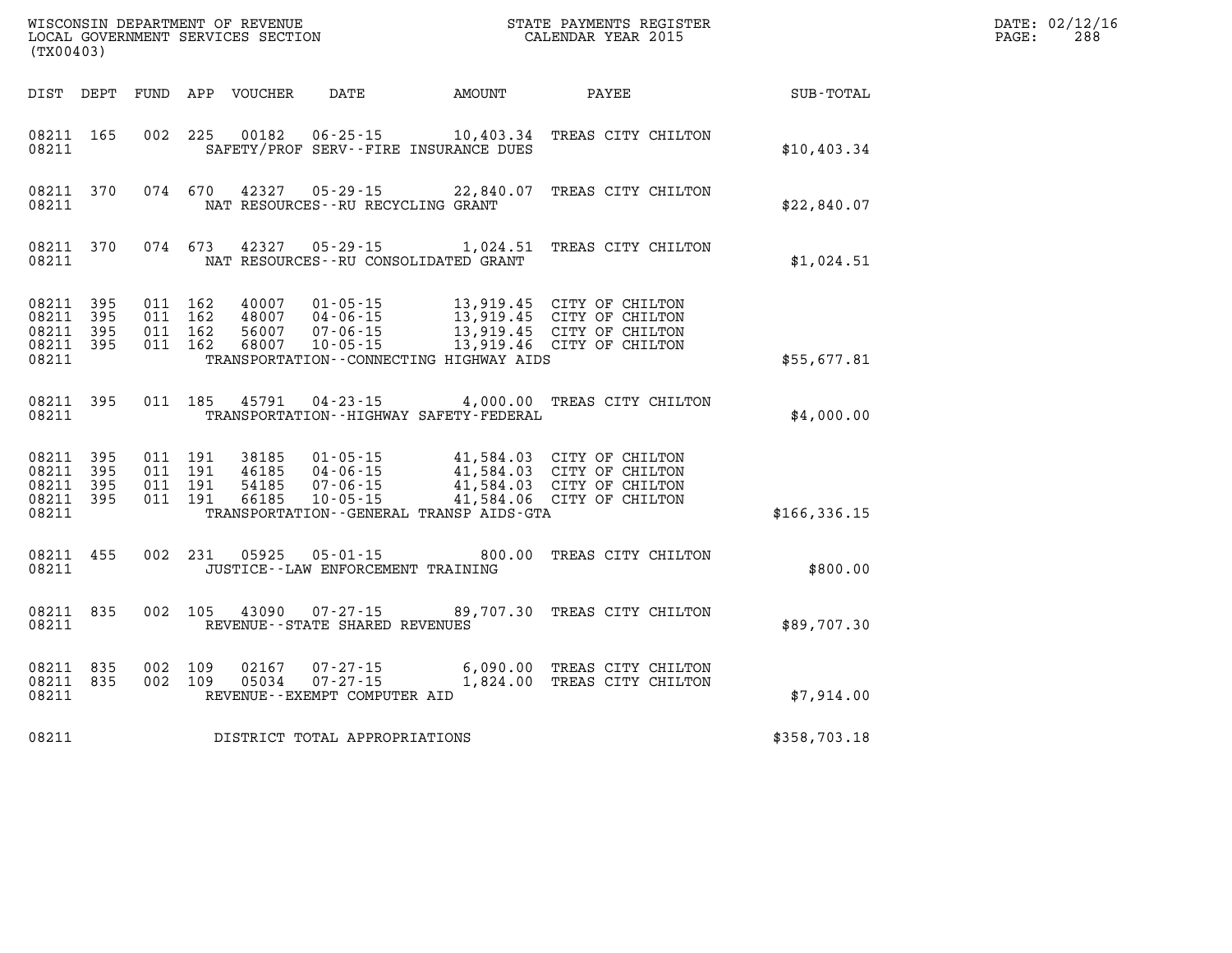| (TX00403)                                                 |           |                                          |            | WISCONSIN DEPARTMENT OF REVENUE<br>LOCAL GOVERNMENT SERVICES SECTION |                                                                |                                             | STATE PAYMENTS REGISTER<br>CALENDAR YEAR 2015                                                                                                                                                              |              | DATE: 02/12/16<br>289<br>PAGE: |
|-----------------------------------------------------------|-----------|------------------------------------------|------------|----------------------------------------------------------------------|----------------------------------------------------------------|---------------------------------------------|------------------------------------------------------------------------------------------------------------------------------------------------------------------------------------------------------------|--------------|--------------------------------|
|                                                           |           |                                          |            | DIST DEPT FUND APP VOUCHER                                           | DATE                                                           | AMOUNT                                      | PAYEE                                                                                                                                                                                                      | SUB-TOTAL    |                                |
| 08261 165<br>08261                                        |           |                                          | 002 225    | 00183                                                                |                                                                | SAFETY/PROF SERV--FIRE INSURANCE DUES       | 06-25-15 7,281.58 TREAS CITY NEW HOLSTEIN                                                                                                                                                                  | \$7,281.58   |                                |
| 08261                                                     | 08261 370 |                                          | 074 670    | 42328                                                                | 05-29-15<br>NAT RESOURCES - - RU RECYCLING GRANT               |                                             | 22,191.10 TREAS CITY NEW HOLSTEIN                                                                                                                                                                          | \$22,191.10  |                                |
| 08261 370<br>08261                                        |           | 074 673                                  |            | 42328                                                                | 05 - 29 - 15                                                   | NAT RESOURCES - - RU CONSOLIDATED GRANT     | 831.71 TREAS CITY NEW HOLSTEIN                                                                                                                                                                             | \$831.71     |                                |
| 08261 395<br>08261 395<br>08261 395<br>08261 395<br>08261 |           | 011 162<br>011 162<br>011 162<br>011 162 |            | 40008<br>48008<br>56008<br>68008                                     | $01 - 05 - 15$<br>$04 - 06 - 15$<br>07-06-15<br>$10 - 05 - 15$ | TRANSPORTATION - - CONNECTING HIGHWAY AIDS  | 5,641.08 CITY OF NEW HOLSTEIN<br>5,641.08 CITY OF NEW HOLSTEIN<br>5,641.08 CITY OF NEW HOLSTEIN<br>5,641.09 CITY OF NEW HOLSTEIN                                                                           | \$22,564.33  |                                |
| 08261 395<br>08261                                        |           |                                          | 011 185    | 49615                                                                | $06 - 05 - 15$                                                 | TRANSPORTATION - - HIGHWAY SAFETY - FEDERAL | 4,000.00 TREAS CITY NEW HOLSTEIN                                                                                                                                                                           | \$4,000.00   |                                |
| 08261 395<br>08261 395<br>08261 395<br>08261 395<br>08261 |           | 011 191<br>011 191<br>011 191<br>011 191 |            | 38186<br>46186<br>54186<br>66186                                     |                                                                | TRANSPORTATION--GENERAL TRANSP AIDS-GTA     | 01-05-15 37,194.46 CITY OF NEW HOLSTEIN<br>04-06-15 37,194.46 CITY OF NEW HOLSTEIN<br>07-06-15 37,194.46 CITY OF NEW HOLSTEIN<br>10-05-15 37,194.46 CITY OF NEW HOLSTEIN<br>37,194.46 CITY OF NEW HOLSTEIN | \$148,777.84 |                                |
| 08261 455<br>08261                                        |           |                                          | 002 231 12 |                                                                      | $03 - 23 - 15$<br>JUSTICE - - LAW ENFORCEMENT TRAINING         |                                             | 1,600.00 TREAS CITY NEW HOLSTEIN                                                                                                                                                                           | \$1,600.00   |                                |
| 08261 835<br>08261                                        |           |                                          | 002 105    | 43091                                                                | 07-27-15<br>REVENUE--STATE SHARED REVENUES                     |                                             | 146,015.47 TREAS CITY NEW HOLSTEIN                                                                                                                                                                         | \$146,015.47 |                                |
| 08261 835<br>08261 835<br>08261                           |           | 002 109<br>002 109                       |            | 02170<br>05036                                                       | 07-27-15<br>$07 - 27 - 15$<br>REVENUE--EXEMPT COMPUTER AID     |                                             | 5,956.00 TREAS CITY NEW HOLSTEIN<br>1,587.00 TREAS CITY NEW HOLSTEIN                                                                                                                                       | \$7,543.00   |                                |
| 08261                                                     |           |                                          |            |                                                                      | DISTRICT TOTAL APPROPRIATIONS                                  |                                             |                                                                                                                                                                                                            | \$360,805.03 |                                |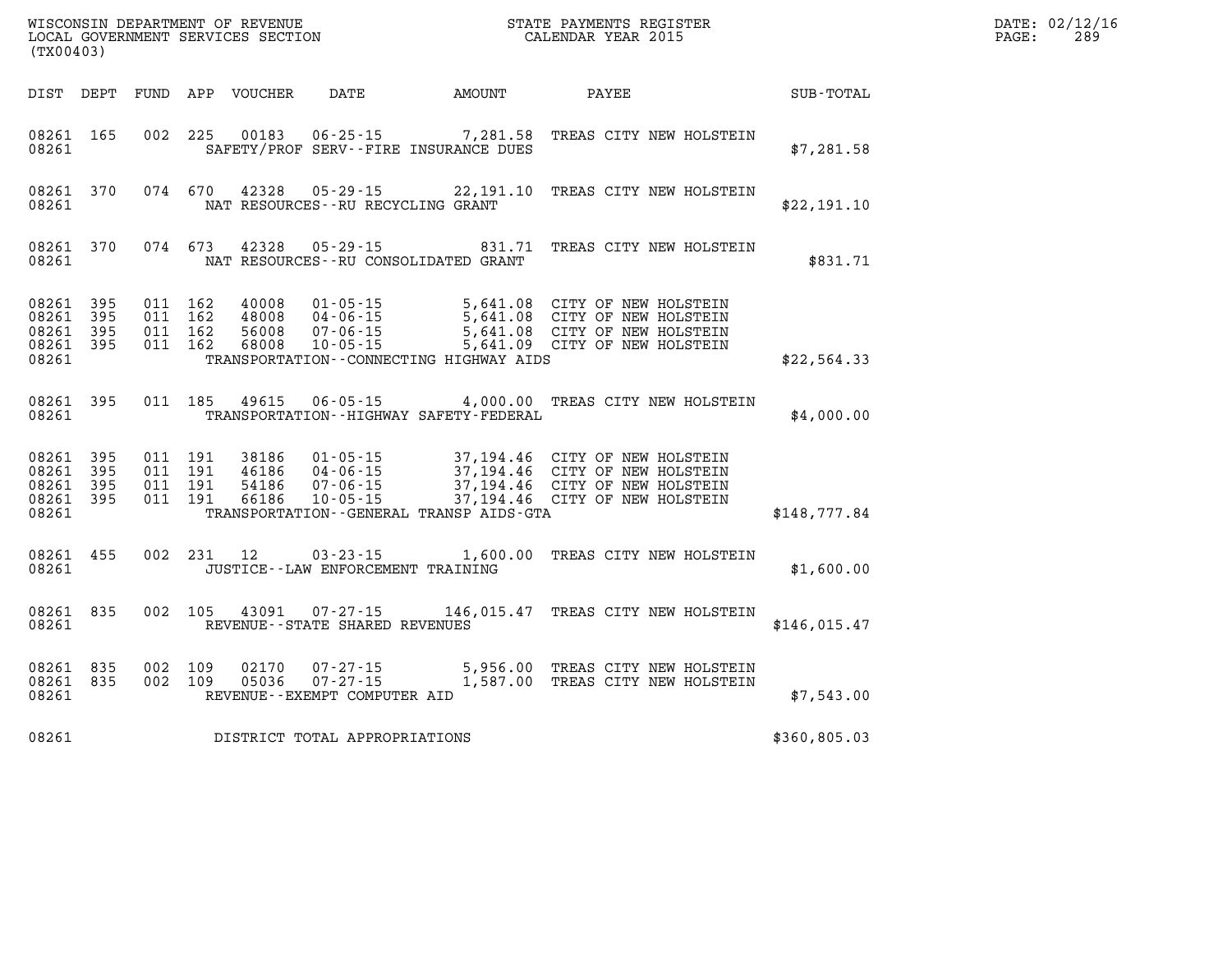| <b>District</b> | <b>District Name (Payee)</b> | Dept. | <b>Agency Name</b>                   | Fund  | Appropriation | <b>Payment Description</b>          | Voucher  | <b>Date</b>            | <b>Payment Amount</b>   |
|-----------------|------------------------------|-------|--------------------------------------|-------|---------------|-------------------------------------|----------|------------------------|-------------------------|
| M08000          | <b>Calumet County</b>        | 11500 | Dept of Ag, Trade & Cons Protc       | 10000 | 70300         | Soil_Water Resource Mgmt            | 00002250 | 11/18/2015             | \$<br>35,971.00         |
| M08000          | <b>Calumet County</b>        | 11500 | Dept of Ag, Trade & Cons Protc       | 27400 | 76300         | Soil_Water Mgmt_Cnty Staffing       | 00002250 | 11/18/2015             | \$<br>69.547.00         |
| M08000          | <b>Calumet County</b>        |       | 11500 Dept of Ag, Trade & Cons Protc |       | 36300 WE100   | AGRICULTURE-SOIL & WATER            | 00003501 | 12/18/2015 \$          | 12,967.05               |
| M08000          | <b>Calumet County</b>        |       | 11500 Dept of Ag, Trade & Cons Protc |       | 36300 WE100   | <b>AGRICULTURE-SOIL &amp; WATER</b> | 00003503 | 12/18/2015 \$          | 4,295.00                |
| M08000          | <b>Calumet County</b>        |       | 11500 Dept of Ag, Trade & Cons Protc |       | 36300 WE100   | AGRICULTURE-SOIL & WATER            | 00003505 | 12/18/2015 \$          | 462.00                  |
| M08000          | <b>Calumet County</b>        | 16500 | Dept of Safety & Prof Services       | 10000 | 20200         | Private sewage system replace       | 00000422 | 11/16/2015 \$          | 15,550.00               |
| M08000          | <b>Calumet County</b>        | 16500 | Dept of Safety & Prof Services       | 10000 | 23600         | POWTS Replacement Rehab             | 00000204 | 10/27/2015             | \$<br>69,551.94         |
| M08000          | <b>Calumet County</b>        |       | 37000 Dept of Natural Resources      |       | 21200 54900   | Venison processing                  | 00013774 | 12/10/2015 \$          | 302.04                  |
| M08000          | <b>Calumet County</b>        |       | 37000 Dept of Natural Resources      |       | 21200 55300   | Wildlife damage claims & abat       | 00013774 | 12/10/2015             | \$<br>81.98             |
| M08000          | <b>Calumet County</b>        | 37000 | Dept of Natural Resources            | 21200 | 66300         | EA - lake protection                | 00006652 | 11/3/2015 \$           | 500.00                  |
| M08000          | <b>Calumet County</b>        | 38000 | Department of Tourism                | 10000 | 12800         | Mktg: gaming revenue                | 00000324 | 12/3/2015 \$           | 11,000.00               |
| M08000          | <b>Calumet County</b>        | 41000 | Department of Corrections            | 10000 | 11600         | Reimbursing counties for proba      | 00009388 | 11/19/2015 \$          | 8,529.92                |
| M08000          | <b>Calumet County</b>        |       | 41000 Department of Corrections      | 10000 | 31300         | Community youth and family aid      | 00005491 | 11/9/2015 \$           | 33,403.00               |
| M08000          | <b>Calumet County</b>        | 46500 | Department of Military Affairs       | 10000 | 30800         | Emergency response equipment        | 00001783 | 11/25/2015             | \$<br>7,254.24          |
| M08000          | <b>Calumet County</b>        | 46500 | Department of Military Affairs       | 10000 | 35000         | Federal aid, homeland security      | 00000857 | 11/10/2015 \$          | 4,995.60                |
| M08000          | <b>Calumet County</b>        | 48500 | Department of Veterans Affairs       | 58200 | 28000         | Veterans transportation grant       | 00004053 | 12/21/2015             | \$<br>775.07            |
| M08000          | <b>Calumet County</b>        |       | 50500 Department of Administration   | 10000 | 15500         | Federal aid, local assistance       | 00000191 | 10/5/2015 \$           | 151.00                  |
| M08000          | <b>Calumet County</b>        |       | 50500 Department of Administration   | 10000 | 15500         | Federal aid, local assistance       | 00004671 | 12/2/2015 \$           | 5,673.00                |
| M08000          | <b>Calumet County</b>        |       | 50500 Department of Administration   | 10000 | 15500         | Federal aid, local assistance       | 00007097 | 12/29/2015 \$          | 3,022.00                |
| M08000          | <b>Calumet County</b>        | 50500 | Department of Administration         | 23500 | 37100         | Low-income assistance grants        | 00004671 | $12/2/2015$ \$         | 3,234.00                |
| M08000          | <b>Calumet County</b>        | 50500 | Department of Administration         | 23500 | 37100         | Low-income assistance grants        | 00007097 | 12/29/2015             | \$<br>2,929.00          |
| M08000          | <b>Calumet County</b>        |       | 83500 Department of Revenue          | 10000 | 10500         | County and Municipal Aid            | 00000503 | 11/16/2015 \$          | 742,715.76              |
| M08002          | Town Of Brillion             |       | 83500 Department of Revenue          | 10000 | 10500         | County and Municipal Aid            | 00000486 | 11/16/2015 \$          | 73,507.34               |
| M08004          | Town Of Brothertown          | 83500 | Department of Revenue                | 10000 | 10500         | County and Municipal Aid            | 00000487 | 11/16/2015 \$          | 34,686.61               |
| M08006          | Town Of Charlestown          | 83500 | Department of Revenue                | 10000 | 10500         | County and Municipal Aid            | 00000488 | 11/16/2015 \$          | 28,512.08               |
| M08008          | Town Of Chilton              |       | 83500 Department of Revenue          | 10000 | 10500         | County and Municipal Aid            | 00000489 | 11/16/2015 \$          | 21,111.81               |
| M08010          | Town Of Harrison             |       | 83500 Department of Revenue          | 10000 | 10500         | County and Municipal Aid            | 00000490 | 11/16/2015 \$          | 30,078.63               |
| M08012          | Town Of New Holstein         |       | 83500 Department of Revenue          | 10000 | 10500         | County and Municipal Aid            | 00000491 | 11/16/2015             | \$<br>60,410.79         |
| M08014          | <b>Town Of Rantoul</b>       | 83500 | Department of Revenue                | 10000 | 10500         | County and Municipal Aid            | 00000492 | 11/16/2015 \$          | 38,776.97               |
| M08016          | Town Of Stockbridge          | 83500 | Department of Revenue                | 10000 | 10500         | County and Municipal Aid            | 00000493 | 11/16/2015             | \$<br>21,132.16         |
| M08018          | Town Of Woodville            |       | 83500 Department of Revenue          | 10000 | 10500         | County and Municipal Aid            | 00000494 | 11/16/2015 \$          | 43,810.12               |
| M08131          | Village Of Harrison          |       | 83500 Department of Revenue          | 10000 | 10500         | County and Municipal Aid            | 00000495 | 11/16/2015             | $\sqrt{3}$<br>27,475.67 |
| M08136          | Village Of Hilbert           | 83500 | Department of Revenue                | 10000 | 10500         | County and Municipal Aid            | 00000496 | 11/16/2015 \$          | 333,901.93              |
| M08160          | Village of Potter            | 83500 | Department of Revenue                | 10000 | 10500         | County and Municipal Aid            | 00000497 | 11/16/2015 \$          | 36,837.34               |
| M08179          | Village Of Sherwood          | 83500 | Department of Revenue                | 10000 | 10500         | County and Municipal Aid            | 00000498 | 11/16/2015 \$          | 12,084.54               |
| M08181          | Village Of Stockbridge       |       | 83500 Department of Revenue          | 10000 | 10500         | County and Municipal Aid            | 00000499 | 11/16/2015 \$          | 30,292.73               |
| M08201          | City Of Appleton             |       | 50500 Department of Administration   | 10000 | 70300         | Housing grants and loans, GPR       | 00003274 | 11/17/2015             | \$<br>3,322.00          |
| M08201          | City Of Appleton             | 50500 | Department of Administration         | 10000 | 74500         | Federal aid; individ and orgs       | 00003274 | 11/17/2015 \$          | 29,557.00               |
| M08206          | City Of Brillion             | 83500 | Department of Revenue                | 10000 | 10500         | County and Municipal Aid            | 00000500 | 11/16/2015 \$          | 500,340.18              |
| M08211          | City Of Chilton              |       | 83500 Department of Revenue          | 10000 | 10500         | County and Municipal Aid            | 00000501 | 11/16/2015 \$          | 423,691.58              |
| M08251          | City Menasha                 |       | 37000 Dept of Natural Resources      |       | 36300 TA200   | PROPERTY DEVELOP/LOCAL ASSIST       |          | 00009210 11/12/2015 \$ | 384,000.00              |